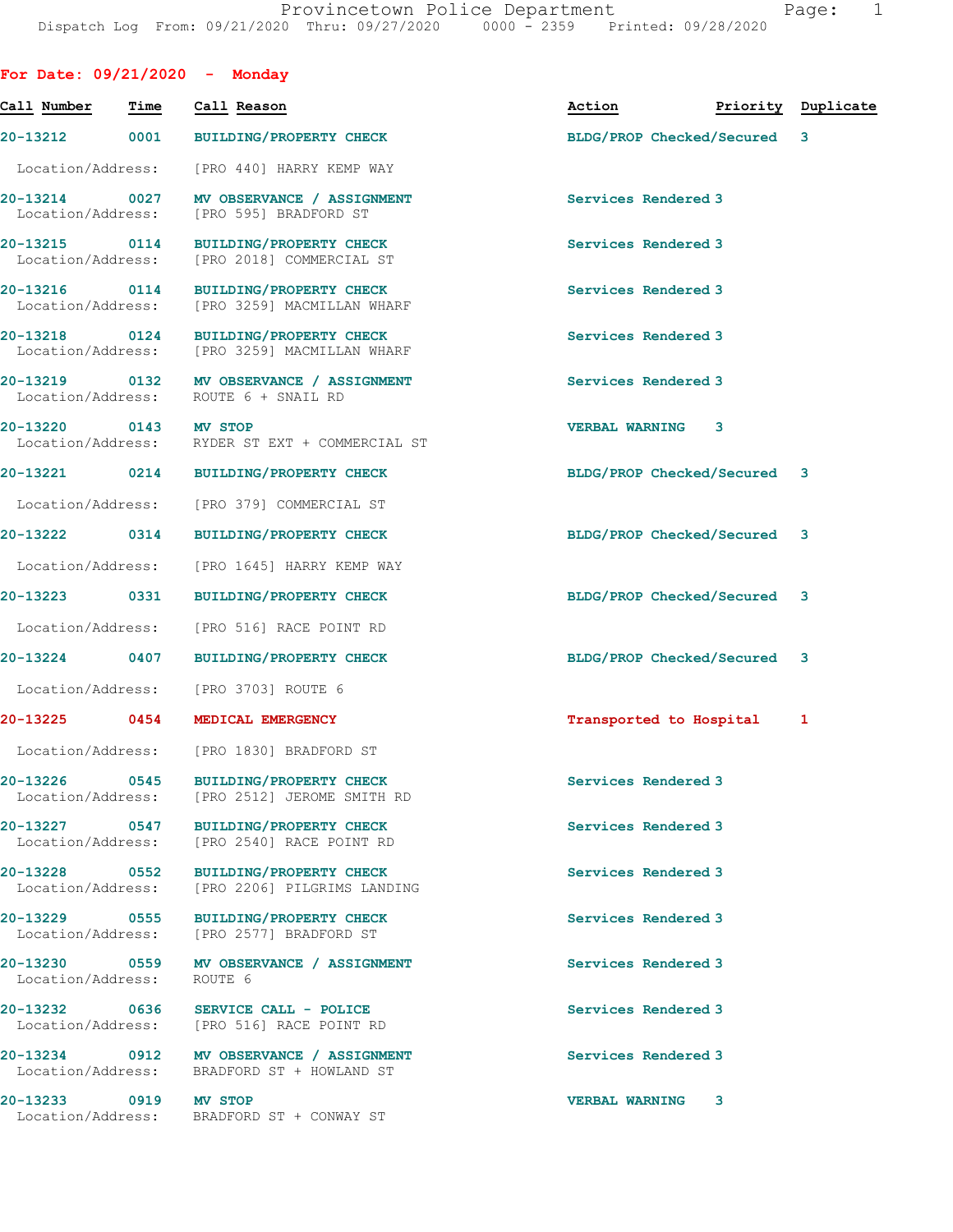| 20-13235 0945 MV STOP         | Location/Address: COMMERCIAL ST + SNAIL RD                                                 | Vehicle Towed 3             |
|-------------------------------|--------------------------------------------------------------------------------------------|-----------------------------|
|                               | 20-13239 1303 MEDICAL EMERGENCY                                                            | Transported to Hospital 1   |
|                               | Location/Address: [PRO 755] BRADFORD ST                                                    |                             |
| 20-13240 1310 LOST PROPERTY   | Location/Address: [PRO 542] SHANK PAINTER RD                                               | Services Rendered 3         |
|                               | 20-13242 1351 MEDICAL EMERGENCY                                                            | Transported to Hospital 1   |
|                               | Location/Address: [PRO 106] COMMERCIAL ST                                                  |                             |
|                               | 20-13243 1406 MEDICAL EMERGENCY                                                            | Transported to Hospital 1   |
|                               | Location/Address: [PRO 440] HARRY KEMP WAY                                                 |                             |
|                               | 20-13246 1438 COMPLAINT - GENERAL<br>Location/Address: [PRO 542] SHANK PAINTER RD          | Services Rendered 3         |
|                               | 20-13248 1512 MV OBSERVANCE / ASSIGNMENT<br>Location/Address: ROUTE 6 + SNAIL RD           | Services Rendered 3         |
|                               | 20-13249 1512 MV OBSERVANCE / ASSIGNMENT<br>Location/Address: SNAIL RD + ROUTE 6           | Services Rendered 3         |
|                               | 20-13251 1612 BUILDING/PROPERTY CHECK<br>Location/Address: [PRO 3117] COMMERCIAL ST        | Services Rendered 3         |
|                               | 20-13254 1627 LOST SUBARU KEY AND REMOTE<br>Location/Address: [PRO 542] SHANK PAINTER RD   | Services Rendered 3         |
|                               | 20-13256 1657 LOST BROWN WALLET<br>Location/Address: [PRO 542] SHANK PAINTER RD            | Services Rendered 3         |
| 20-13258 1719 LOST CA LICENSE | Location/Address: [PRO 542] SHANK PAINTER RD                                               | Services Rendered 3         |
| 20-13259 1725 911 - GENERAL   | Location/Address: [PRO 542] SHANK PAINTER RD                                               | Services Rendered 1         |
|                               | 20-13260 1742 BUILDING/PROPERTY CHECK                                                      | BLDG/PROP Checked/Secured 3 |
|                               | Location/Address: [PRO 302] COMMERCIAL ST                                                  |                             |
| 20-13263 1923 MV STOP         | Location/Address: [PRO 2513] ROUTE 6                                                       | <b>VERBAL WARNING</b><br>3  |
| 20-13264 1926 MV STOP         | Location/Address: CARVER ST + BRADFORD ST                                                  | <b>VERBAL WARNING</b><br>3  |
| 20-13265 1930 MV STOP         | Location/Address: [PRO 2521] ROUTE 6                                                       | <b>VERBAL WARNING</b><br>3  |
| 20-13266 1935 MV STOP         | Location/Address: [PRO 2521] ROUTE 6                                                       | <b>VERBAL WARNING</b><br>3  |
|                               | 20-13269 2042 MV OBSERVANCE / ASSIGNMENT<br>Location/Address: BRADFORD ST + HIGH POLE HILL | Services Rendered 3         |
| 20-13270 2057 911 - GENERAL   |                                                                                            | Referred to Other Agency 1  |
|                               | Location/Address: [PRO 542] SHANK PAINTER RD                                               |                             |
|                               | 20-13272 2106 BUILDING/PROPERTY CHECK                                                      | BLDG/PROP Checked/Secured 3 |
|                               | Location/Address: [PRO 99] COMMERCIAL ST                                                   |                             |
|                               | 20-13274 2159 BUILDING/PROPERTY CHECK<br>Location/Address: [PRO 521] ROUTE 6               | Services Rendered 3         |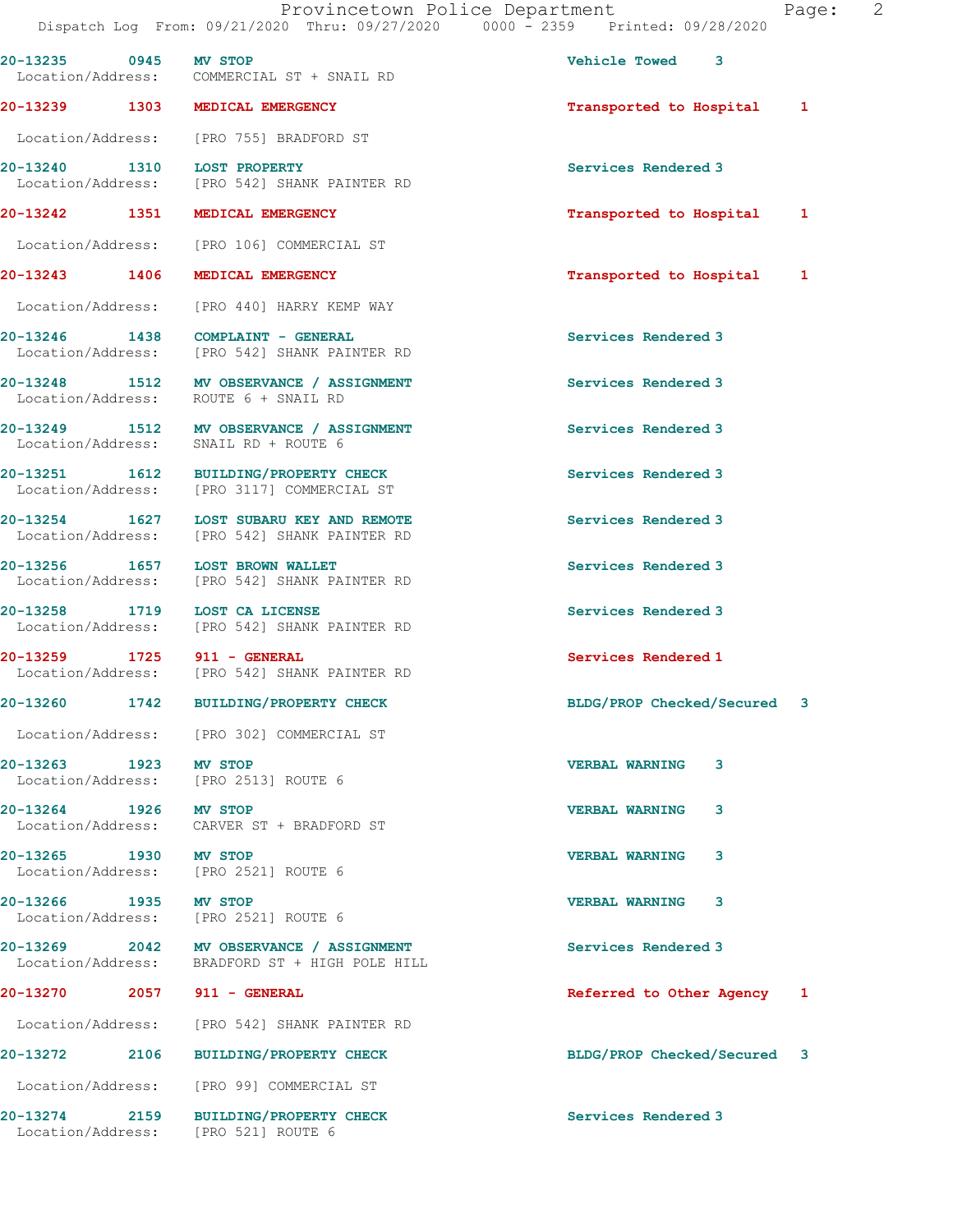|                                  | 20-13276 2304 MV OBSERVANCE / ASSIGNMENT<br>Location/Address: [PRO 521] ROUTE 6     | Services Rendered 3         |   |
|----------------------------------|-------------------------------------------------------------------------------------|-----------------------------|---|
|                                  | 20-13277 2332 BUILDING/PROPERTY CHECK                                               | BLDG/PROP Checked/Secured 3 |   |
|                                  | Location/Address: [PRO 186] COMMERCIAL ST                                           |                             |   |
|                                  | 20-13278 2358 BUILDING/PROPERTY CHECK<br>Location/Address: [PRO 433] RYDER ST EXT   | Services Rendered 3         |   |
| For Date: $09/22/2020 -$ Tuesday |                                                                                     |                             |   |
|                                  | 20-13279 0005 MV OBSERVANCE / ASSIGNMENT<br>Location/Address: [PRO 2818] CONWELL ST | Services Rendered 3         |   |
|                                  | 20-13281 0158 BUILDING/PROPERTY CHECK                                               | BLDG/PROP Checked/Secured 3 |   |
|                                  | Location/Address: [PRO 3609] COMMERCIAL ST                                          |                             |   |
| 20-13282 0232                    | <b>BUILDING/PROPERTY CHECK</b>                                                      | BLDG/PROP Checked/Secured 3 |   |
| Location/Address:                | [PRO 530] SHANK PAINTER RD                                                          |                             |   |
|                                  | 20-13283 0409 BUILDING/PROPERTY CHECK                                               | BLDG/PROP Checked/Secured 3 |   |
| Location/Address:                | [PRO 545] SHANK PAINTER RD                                                          |                             |   |
| 20-13284 0412                    | BUILDING/PROPERTY CHECK                                                             | BLDG/PROP Checked/Secured 3 |   |
| Location/Address:                | [PRO 1778] SHANK PAINTER RD                                                         |                             |   |
| 20-13285 0437                    | <b>ASSIST CITIZEN</b><br>Location/Address: [PRO 1196] BRADFORD ACRES RD             | PATIENT REFUSAL 3           |   |
| 20-13286 0441                    | SUSPICIOUS ACTIVITY                                                                 | Transported to Hospital     | 2 |
|                                  | Location/Address: [PRO 1119] WAREHAM ST                                             |                             |   |
| 20-13287 0505                    | MEDICAL EMERGENCY                                                                   | Transported to Hospital     | 1 |
|                                  | Location/Address: [PRO 1119] WAREHAM ST                                             |                             |   |
|                                  | 20-13288 0541 MV OBSERVANCE / ASSIGNMENT<br>Location/Address: ROUTE 6 + SNAIL RD    | Services Rendered 3         |   |
| 20-13289 0659                    | SERVICE CALL - POLICE<br>Location/Address: [PRO 516] RACE POINT RD                  | Services Rendered 3         |   |
| 20-13290 0705 MV STOP            | Location/Address: RACE POINT RD + STABLE PATH                                       | 3<br><b>VERBAL WARNING</b>  |   |
|                                  | 20-13291 0713 MEDICAL EMERGENCY                                                     | Transported to Hospital     | 1 |
|                                  | Location/Address: [PRO 3222] ALDEN ST                                               |                             |   |
| 20-13292 0722 ANIMAL CALL        | Location/Address: [PRO 3296] SHANK PAINTER RD                                       | Services Rendered 2         |   |
|                                  | 20-13293 0800 BUILDING/PROPERTY CHECK<br>Location/Address: [PRO 2483] COMMERCIAL ST | Services Rendered 3         |   |
| 20-13294 0813 MV STOP            | Location/Address: [PRO 4053] CREEK RD                                               | <b>VERBAL WARNING 3</b>     |   |
| 20-13295 0820 MV STOP            |                                                                                     | Citation / Warning Issued 3 |   |
|                                  | Location/Address: [PRO 2998] BRADFORD ST EXT                                        |                             |   |
|                                  | 20-13296 0846 BUILDING/PROPERTY CHECK                                               | BLDG/PROP Checked/Secured 3 |   |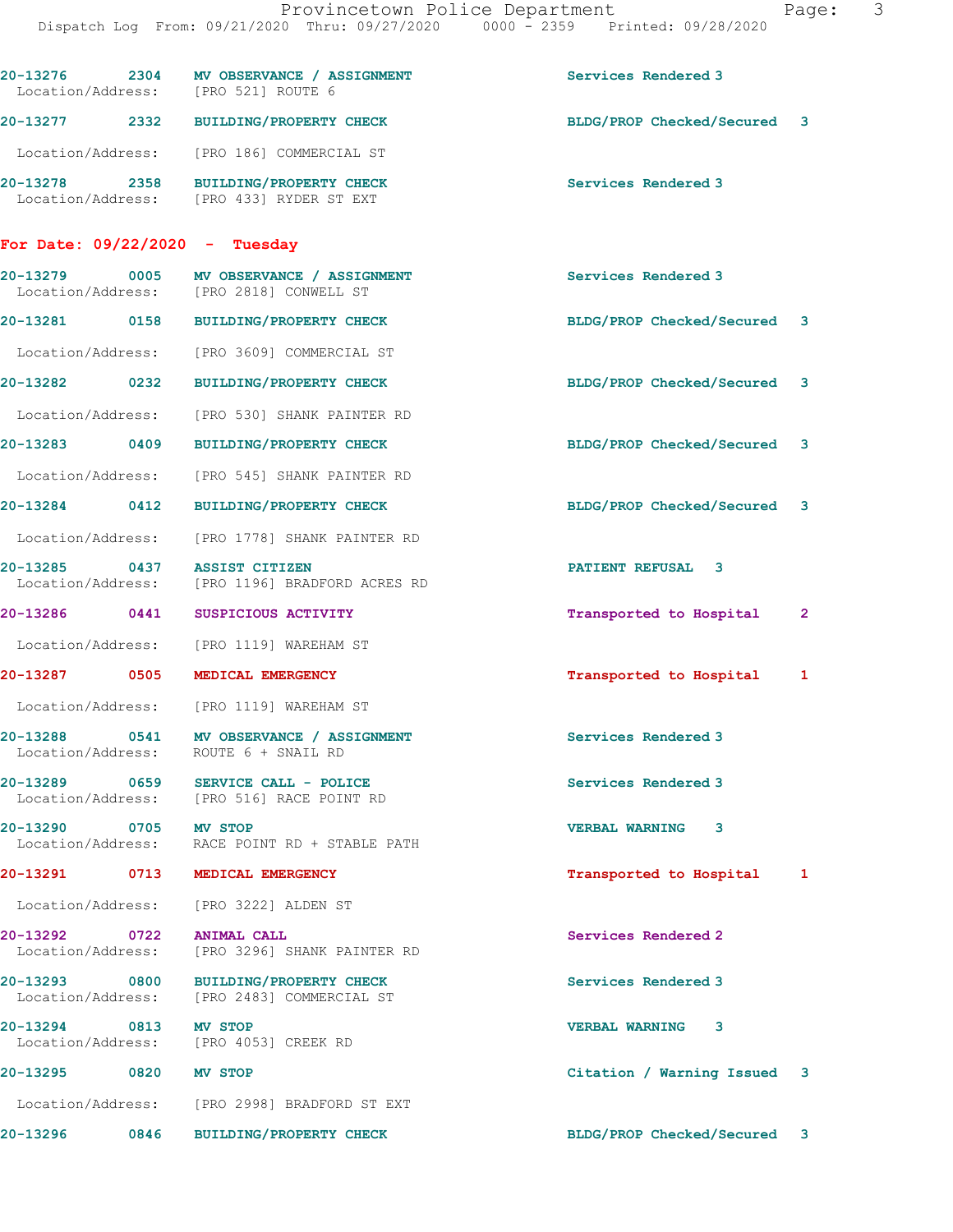|                             | Location/Address: [PRO 2206] PILGRIMS LANDING                                              |                                       |
|-----------------------------|--------------------------------------------------------------------------------------------|---------------------------------------|
|                             | 20-13297 0858 ASSIST CITIZEN<br>Location/Address: [PRO 864] COMMERCIAL ST                  | PATIENT REFUSAL 3                     |
| 20-13298 0900 MV STOP       | Location/Address: CONWELL ST + ROUTE 6                                                     | <b>VERBAL WARNING</b><br>3            |
| 20-13299 0918 LOST PROPERTY | Location/Address: [PRO 542] SHANK PAINTER RD                                               | Services Rendered 3                   |
|                             | 20-13300 0927 MV OBSERVANCE / ASSIGNMENT<br>Location/Address: HIGH POLE HILL + BRADFORD ST | Services Rendered 3                   |
| 20-13302 1016 MV STOP       | Location/Address: ROUTE 6 + SHANK PAINTER RD                                               | <b>VERBAL WARNING 3</b>               |
| 20-13303 1023 MV STOP       |                                                                                            | Citation / Warning Issued 3           |
|                             | Location/Address: [PRO 2277] BRADFORD ST                                                   |                                       |
| 20-13304 1058 MV STOP       |                                                                                            | Citation / Warning Issued 3           |
|                             | Location/Address: [PRO 3873] CONWELL ST                                                    |                                       |
| 20-13306 1117 ANIMAL CALL   | Location/Address: [PRO 106] COMMERCIAL ST                                                  | <b>GONE ON ARRIVAL 2</b>              |
| 20-13308 1149 911 - GENERAL | Location/Address: [PRO 105] COMMERCIAL ST                                                  | SPOKEN TO<br>1                        |
|                             | 20-13310 1230 ALARM - GENERAL                                                              | BLDG/PROP Checked/Secured 1           |
|                             | Location/Address: [PRO 1406] NICKERSON ST                                                  |                                       |
| 20-13311 1253 FOLLOW UP     | Location/Address: [PRO 3442] COMMERCIAL ST                                                 | Services Rendered 2                   |
| 20-13314 1358 911 - GENERAL | Location/Address: RACE POINT RD                                                            | Services Rendered 1                   |
|                             | 20-13313 1419 SUSPICIOUS ACTIVITY                                                          | No Action Required<br>$\overline{2}$  |
|                             | Location/Address: [PRO 329] COMMERCIAL ST                                                  |                                       |
|                             | 20-13315 1428 MEDICAL EMERGENCY                                                            | Transported to Hospital 1             |
|                             | Location/Address: [PRO 658] MOZART AVE                                                     |                                       |
|                             | 20-13317 1456 PARKING COMPLAINT<br>Location/Address: [PRO 2489] BRADFORD ST                | Services Rendered 3                   |
| 20-13337 1550 FOLLOW UP     | Location/Address: [PRO 542] SHANK PAINTER RD                                               | $\overline{2}$<br>FOLLOW UP           |
| 20-13320 1607 MV COLLISION  | Location/Address: [PRO 2520] PRINCE ST<br>Refer To Accident: 20-61-AC                      | Services Rendered 1                   |
|                             | 20-13319 1608 MV OBSERVANCE / ASSIGNMENT<br>Location/Address: HOWLAND ST + BRADFORD ST     | Services Rendered 3                   |
| 20-13321 1626 MV STOP       | Location/Address: ANTHONY ST + BRADFORD ST                                                 | <b>VERBAL WARNING 3</b>               |
|                             | 20-13322 1637 ASSIST CITIZEN                                                               | Referred to Other Agency 3            |
|                             | Location/Address: [PRO 515] RACE POINT RD                                                  |                                       |
|                             | 20-13323 1732 BY-LAW VIOLATION                                                             | <b>VERBAL WARNING</b><br>$\mathbf{2}$ |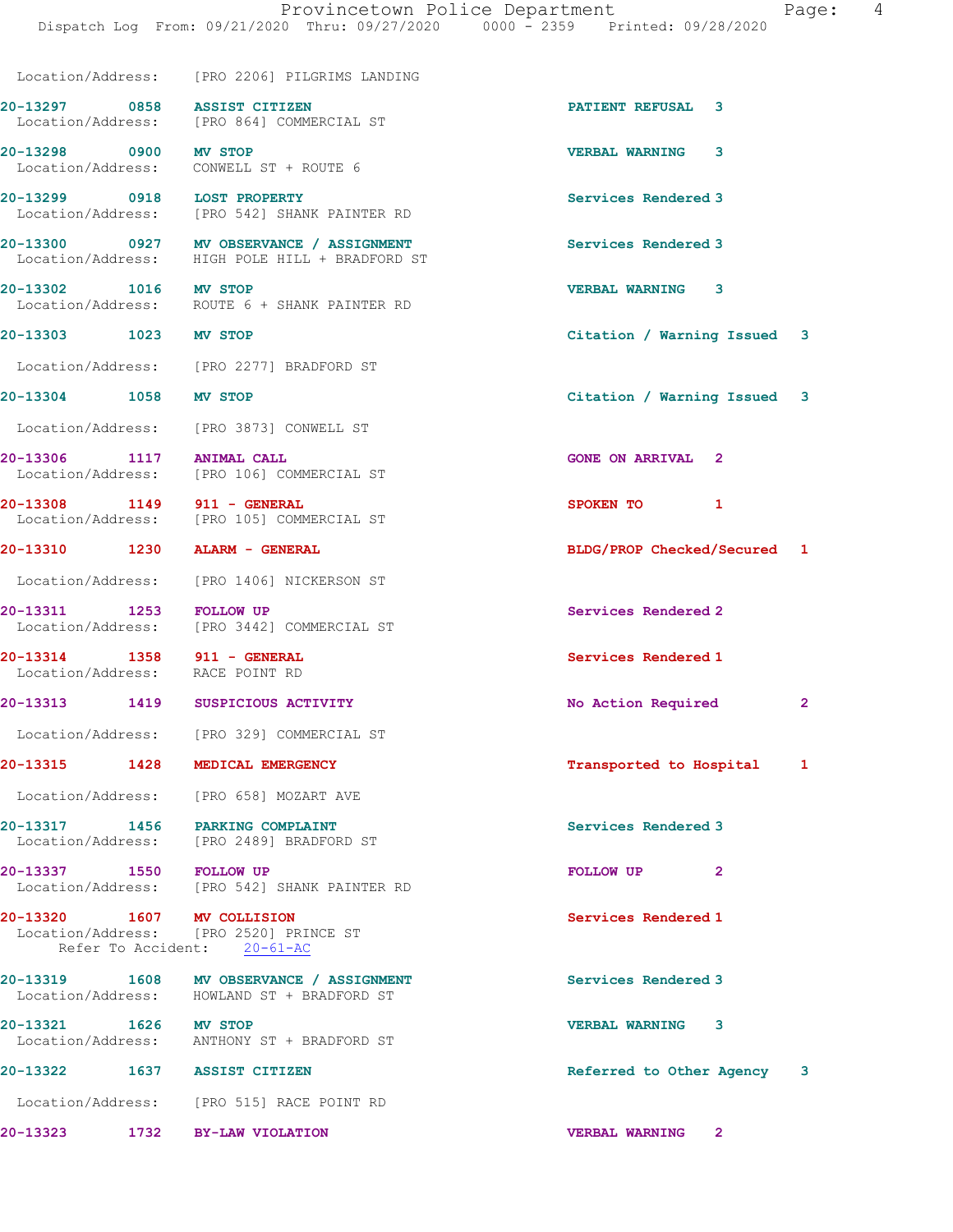|                                       |                                                                                                               | Provincetown Police Department<br>Dispatch Log From: 09/21/2020 Thru: 09/27/2020 0000 - 2359 Printed: 09/28/2020 | Page:        | 5 |
|---------------------------------------|---------------------------------------------------------------------------------------------------------------|------------------------------------------------------------------------------------------------------------------|--------------|---|
|                                       | Location/Address: [PRO 105] COMMERCIAL ST                                                                     |                                                                                                                  |              |   |
|                                       | 20-13324 1804 BUILDING/PROPERTY CHECK                                                                         | BLDG/PROP Checked/Secured 3                                                                                      |              |   |
|                                       | Location/Address: [PRO 537] SHANK PAINTER RD                                                                  |                                                                                                                  |              |   |
|                                       | 20-13326 1819 SERVE WARRANT<br>Location/Address: [PRO 4144] BRADFORD ST<br>Refer To Arrest: 20-126-AR         | Arrest(s) Made 3                                                                                                 |              |   |
|                                       | 20-13327 1837 MEDICAL EMERGENCY<br>Location/Address: [PRO 542] SHANK PAINTER RD<br>Refer To Arrest: 20-126-AR | Services Rendered 1                                                                                              |              |   |
|                                       | 20-13329 1853 MEDICAL EMERGENCY<br>Location/Address: [PRO 595] BRADFORD ST                                    | PATIENT REFUSAL 1                                                                                                |              |   |
| 20-13330 1902 HAZARDS                 |                                                                                                               | Referred to Other Agency 2                                                                                       |              |   |
|                                       | Location/Address: [PRO 214] COMMERCIAL ST                                                                     |                                                                                                                  |              |   |
| 20-13332 1910 HAZARDS                 |                                                                                                               | Referred to Other Agency                                                                                         | $\mathbf{2}$ |   |
|                                       | Location/Address: [PRO 2966] COMMERCIAL ST                                                                    |                                                                                                                  |              |   |
|                                       | 20-13333 2008 MV OBSERVANCE / ASSIGNMENT<br>Location/Address: [PRO 2478] BRADFORD ST                          | Services Rendered 3                                                                                              |              |   |
|                                       | 20-13336 2058 MEDICAL EMERGENCY<br>Location/Address: [PRO 542] SHANK PAINTER RD                               | Services Rendered 1                                                                                              |              |   |
|                                       | 20-13339 2141 BUILDING/PROPERTY CHECK<br>Location/Address: [PRO 2315] CONWELL ST                              | Services Rendered 3                                                                                              |              |   |
|                                       | 20-13341 2343 MV OBSERVANCE / ASSIGNMENT<br>Location/Address: [PRO 447] JEROME SMITH RD                       | Services Rendered 3                                                                                              |              |   |
|                                       | For Date: $09/23/2020 -$ Wednesday                                                                            |                                                                                                                  |              |   |
|                                       | 20-13343 0047 MV OBSERVANCE / ASSIGNMENT<br>Location/Address: ROUTE 6 + SHANK PAINTER RD                      | Services Rendered 3                                                                                              |              |   |
| 20-13344<br>0130                      | <b>BUILDING/PROPERTY CHECK</b>                                                                                | BLDG/PROP Checked/Secured 3                                                                                      |              |   |
| Location/Address:                     | [PRO 530] SHANK PAINTER RD                                                                                    |                                                                                                                  |              |   |
| 20-13345<br>0153                      | <b>BUILDING/PROPERTY CHECK</b>                                                                                | BLDG/PROP Checked/Secured                                                                                        | 3            |   |
| Location/Address:                     | [PRO 569] WINSLOW ST                                                                                          |                                                                                                                  |              |   |
| 20-13346 0206<br>Location/Address:    | <b>BUILDING/PROPERTY CHECK</b><br>[PRO 2540] RACE POINT RD                                                    | Services Rendered 3                                                                                              |              |   |
| 20-13347<br>0257                      | <b>BUILDING/PROPERTY CHECK</b>                                                                                | BLDG/PROP Checked/Secured 3                                                                                      |              |   |
| Location/Address:                     | [PRO 1778] SHANK PAINTER RD                                                                                   |                                                                                                                  |              |   |
| 20-13348<br>0300                      | BUILDING/PROPERTY CHECK                                                                                       | BLDG/PROP Checked/Secured                                                                                        | 3            |   |
| Location/Address:                     | [PRO 545] SHANK PAINTER RD                                                                                    |                                                                                                                  |              |   |
| 20-13349 0336                         | <b>BUILDING/PROPERTY CHECK</b>                                                                                | BLDG/PROP Checked/Secured 3                                                                                      |              |   |
| Location/Address:                     | [PRO 516] RACE POINT RD                                                                                       |                                                                                                                  |              |   |
| 20-13350<br>0435<br>Location/Address: | MV OBSERVANCE / ASSIGNMENT<br>ROUTE 6 + SNAIL RD                                                              | Services Rendered 3                                                                                              |              |   |
| 0522<br>20-13351                      | <b>BUILDING/PROPERTY CHECK</b>                                                                                | BLDG/PROP Checked/Secured 3                                                                                      |              |   |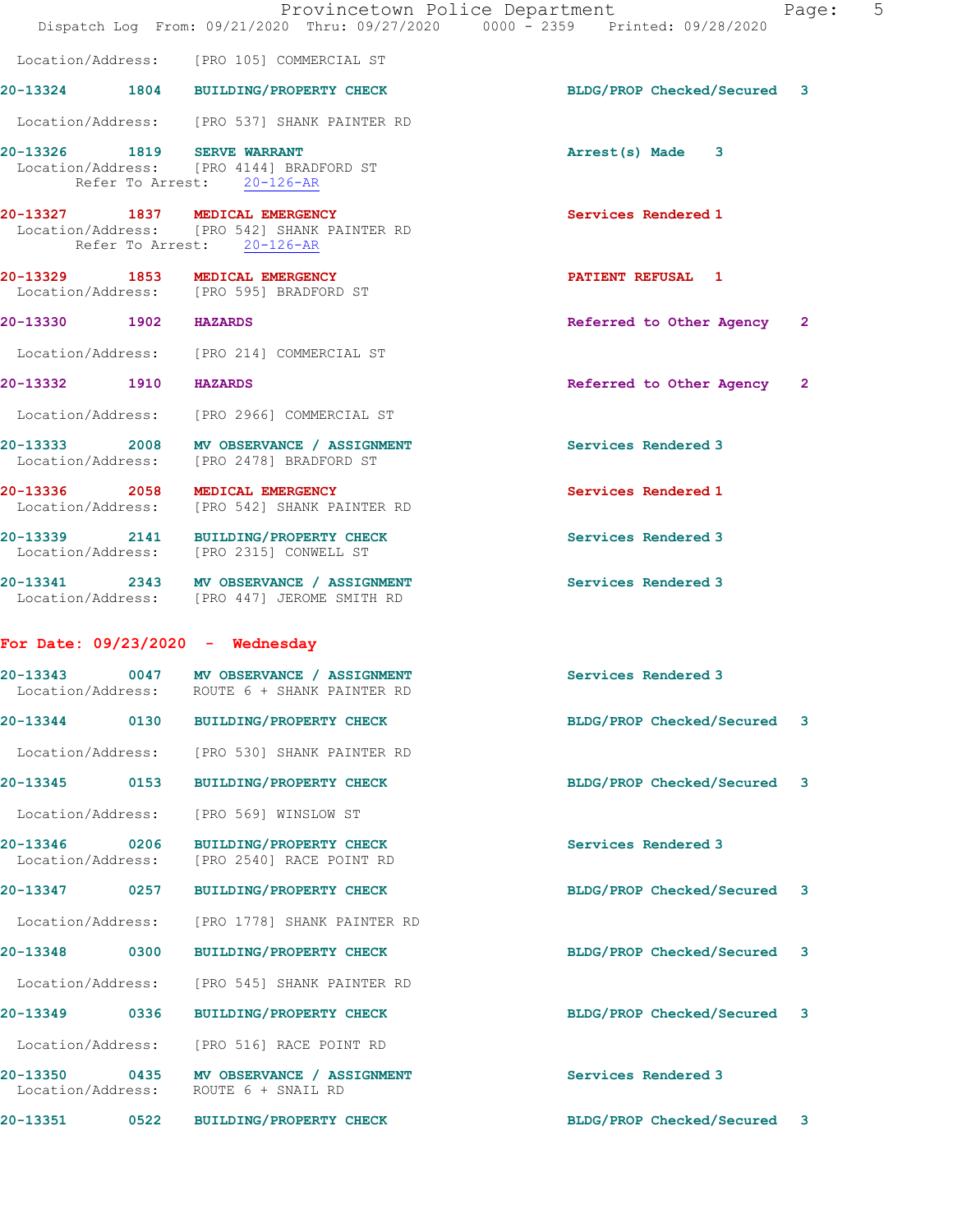|                                                  |                                                                                           | Provincetown Police Department<br>Page:<br>Dispatch Log From: 09/21/2020 Thru: 09/27/2020 0000 - 2359 Printed: 09/28/2020 | 6 |
|--------------------------------------------------|-------------------------------------------------------------------------------------------|---------------------------------------------------------------------------------------------------------------------------|---|
|                                                  | Location/Address: [PRO 379] COMMERCIAL ST                                                 |                                                                                                                           |   |
|                                                  | 20-13352 0524 MV OBSERVANCE / ASSIGNMENT<br>Location/Address: [PRO 521] ROUTE 6           | Services Rendered 3                                                                                                       |   |
| 20-13354 0610 FOLLOW UP                          | Location/Address: [PRO 542] SHANK PAINTER RD                                              | Services Rendered 2                                                                                                       |   |
|                                                  | $20-13353$ 0630 SERVICE CALL - POLICE<br>Location/Address: [PRO 516] RACE POINT RD        | Services Rendered 3                                                                                                       |   |
|                                                  | 20-13355 0721 BUILDING/PROPERTY CHECK                                                     | BLDG/PROP Checked/Secured 3                                                                                               |   |
|                                                  | Location/Address: [PRO 3287] ROUTE 6                                                      |                                                                                                                           |   |
| Location/Address:                                | 20-13356 0815 BUILDING/PROPERTY CHECK<br>[PRO 2499] RACE POINT RD                         | Services Rendered 3                                                                                                       |   |
|                                                  | 20-13358 1006 SERVICE CALL - POLICE<br>Location/Address: [PRO 542] SHANK PAINTER RD       | Services Rendered 3                                                                                                       |   |
| 20-13359 1022 LOST PROPERTY<br>Location/Address: | [PRO 542] SHANK PAINTER RD                                                                | Services Rendered 3                                                                                                       |   |
|                                                  | 20-13360 1032 PARK, WALK & TALK<br>Location/Address: [PRO 537] SHANK PAINTER RD           | Services Rendered 3                                                                                                       |   |
| 20-13361 1054 MV COMPLAINT                       | Location/Address: [PRO 1502] BRADFORD ST                                                  | Services Rendered 2                                                                                                       |   |
|                                                  | 20-13362 1104 BUILDING/PROPERTY CHECK                                                     | BLDG/PROP Checked/Secured 3                                                                                               |   |
| Location/Address:                                | [PRO 3317] CEMETERY RD                                                                    |                                                                                                                           |   |
|                                                  | 20-13363 1104 BUILDING/PROPERTY CHECK                                                     | BLDG/PROP Checked/Secured 3                                                                                               |   |
|                                                  | Location/Address: [PRO 3318] CEMETERY RD                                                  |                                                                                                                           |   |
|                                                  | 20-13365 1122 SERVICE CALL - POLICE<br>Location/Address: [PRO 512] PRINCE ST              | Services Rendered 3                                                                                                       |   |
|                                                  | 20-13366 1157 MV OBSERVANCE / ASSIGNMENT<br>Location/Address: [PRO 3670] SHANK PAINTER RD | Services Rendered 3                                                                                                       |   |
| 20-13367 1239                                    | MEDICAL EMERGENCY<br>Location/Address: [PRO 2909] COMMERCIAL ST                           | <b>PATIENT REFUSAL 1</b>                                                                                                  |   |
|                                                  | 20-13368 1322 COMPLAINT - GENERAL<br>Location/Address: [PRO 105] COMMERCIAL ST            | Could Not Locate 3                                                                                                        |   |
|                                                  | 20-13371 1341 MEDICAL EMERGENCY<br>Location/Address: [PRO 2577] BRADFORD ST               | Services Rendered 1                                                                                                       |   |
|                                                  | 20-13372 1411 MEDICAL EMERGENCY<br>Location/Address: [PRO 399] COMMERCIAL ST              | <b>PATIENT REFUSAL 1</b>                                                                                                  |   |
|                                                  | 20-13373 1502 MEDICAL EMERGENCY                                                           | Transported to Hospital 1                                                                                                 |   |
|                                                  | Location/Address: [PRO 440] HARRY KEMP WAY                                                |                                                                                                                           |   |
|                                                  | 20-13375 1535 MV OBSERVANCE / ASSIGNMENT<br>Location/Address: ROUTE 6 + SNAIL RD          | Services Rendered 3                                                                                                       |   |
| 20-13376 1535 DISORDERLY                         | Location/Address: [PRO 105] COMMERCIAL ST                                                 | SPOKEN TO 1                                                                                                               |   |
|                                                  | 20-13377 1536 SUSPICIOUS ACTIVITY<br>Location/Address: [PRO 2539] RYDER ST EXT            | <b>GONE ON ARRIVAL 2</b>                                                                                                  |   |
| 20-13378<br>1538                                 | LARCENY / FORGERY / FRAUD                                                                 | Referred to Other Agency<br>$\mathbf{2}$                                                                                  |   |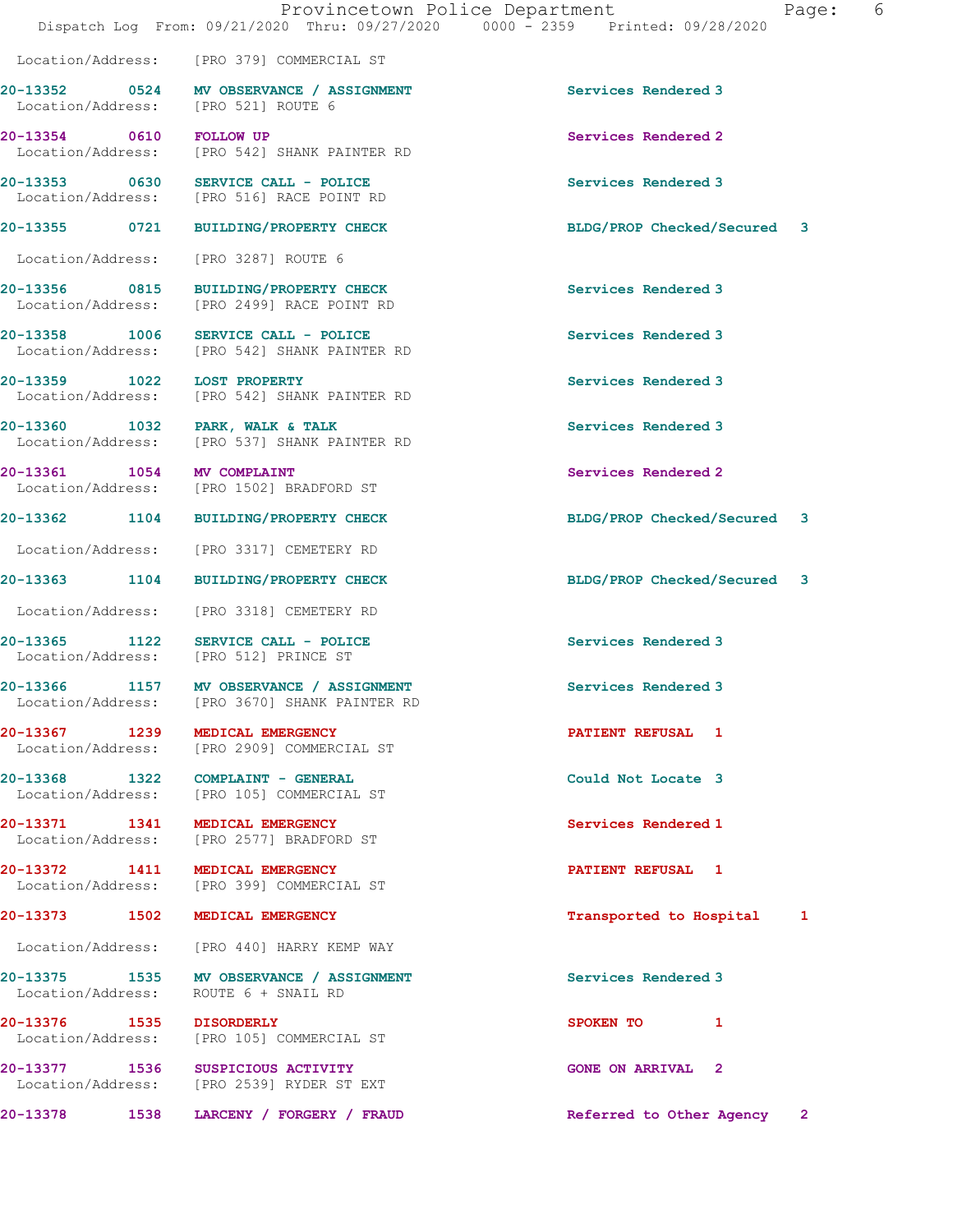|                                                                    | Dispatch Log From: 09/21/2020 Thru: 09/27/2020 0000 - 2359 Printed: 09/28/2020           | Provincetown Police Department | Page: | 7 |
|--------------------------------------------------------------------|------------------------------------------------------------------------------------------|--------------------------------|-------|---|
|                                                                    | Location/Address: [PRO 2496] BAYBERRY AVE                                                |                                |       |   |
| 20-13379 1557 MV STOP<br>Location/Address: ROUTE 6                 |                                                                                          | <b>VERBAL WARNING</b><br>3     |       |   |
| 20-13380 1618 HAZARDS                                              | Location/Address: [PRO 3670] SHANK PAINTER RD                                            | SPOKEN TO<br>$\overline{2}$    |       |   |
| 20-13381 1629 MV COLLISION                                         | Location/Address: [PRO 2977] COMMERCIAL ST                                               | Services Rendered 1            |       |   |
|                                                                    | 20-13382 1738 BUILDING/PROPERTY CHECK<br>Location/Address: [PRO 3317] CEMETERY RD        | Services Rendered 3            |       |   |
|                                                                    | 20-13383 1743 LOST PROPERTY<br>Location/Address: [PRO 542] SHANK PAINTER RD              | Services Rendered 3            |       |   |
| 20-13385 1801 MV COMPLAINT<br>Location/Address: [PRO 3287] ROUTE 6 |                                                                                          | Services Rendered 2            |       |   |
|                                                                    | 20-13386 1815 SUSPICIOUS ACTIVITY<br>Location/Address: [PRO 433] RYDER ST EXT            | Services Rendered 2            |       |   |
|                                                                    | 20-13388 1850 BUILDING/PROPERTY CHECK                                                    | BLDG/PROP Checked/Secured 3    |       |   |
| Location/Address: COMMERCIAL ST                                    |                                                                                          |                                |       |   |
| 20-13389 1901 LOST PROPERTY                                        | Location/Address: [PRO 542] SHANK PAINTER RD                                             | Services Rendered 3            |       |   |
| 20-13390 1919 ASSIST CITIZEN                                       |                                                                                          | No Action Required             | 3     |   |
|                                                                    | Location/Address: [PRO 542] SHANK PAINTER RD                                             |                                |       |   |
| 20-13393 2016 NOISE COMPLAINT                                      | Location/Address: [PRO 2539] RYDER ST EXT                                                | SPOKEN TO 3                    |       |   |
| 20-13394 2043 SERVE WARRANT                                        | Location/Address: [PRO 3956] COMMERCIAL ST                                               | Could Not Locate 3             |       |   |
| 20-13395 2134 PARKING COMPLAINT                                    |                                                                                          | No Action Required             | 3     |   |
|                                                                    | Location/Address: BRADFORD ST + PEARL ST                                                 |                                |       |   |
| 20-13396 2143 MEDICAL EMERGENCY                                    | Location/Address: [PRO 823] COMMERCIAL ST                                                | <b>PATIENT REFUSAL 1</b>       |       |   |
|                                                                    | 20-13398 2207 MV OBSERVANCE / ASSIGNMENT<br>Location/Address: ROUTE 6 + CONWELL ST       | Services Rendered 3            |       |   |
|                                                                    | 20-13400 2334 MV OBSERVANCE / ASSIGNMENT<br>Location/Address: BRADFORD ST + HOWLAND ST   | Services Rendered 3            |       |   |
|                                                                    | 20-13401 2349 MV OBSERVANCE / ASSIGNMENT<br>Location/Address: BRADFORD ST + HOWLAND ST   | Services Rendered 3            |       |   |
| For Date: $09/24/2020 -$ Thursday                                  |                                                                                          |                                |       |   |
|                                                                    | 20-13404 0046 MV OBSERVANCE / ASSIGNMENT<br>Location/Address: ROUTE 6 + SHANK PAINTER RD | Services Rendered 3            |       |   |
|                                                                    | 20-13405 0046 BUILDING/PROPERTY CHECK<br>Location/Address: [PRO 2206] PILGRIMS LANDING   | Services Rendered 3            |       |   |
| 20-13407 0108 ALARM - GENERAL                                      | Location/Address: [PRO 269] COMMERCIAL ST                                                | False Alarm 1                  |       |   |
|                                                                    | 20-13408 0120 BUILDING/PROPERTY CHECK                                                    | BLDG/PROP Checked/Secured 3    |       |   |

Location/Address: [PRO 1989] COMMERCIAL ST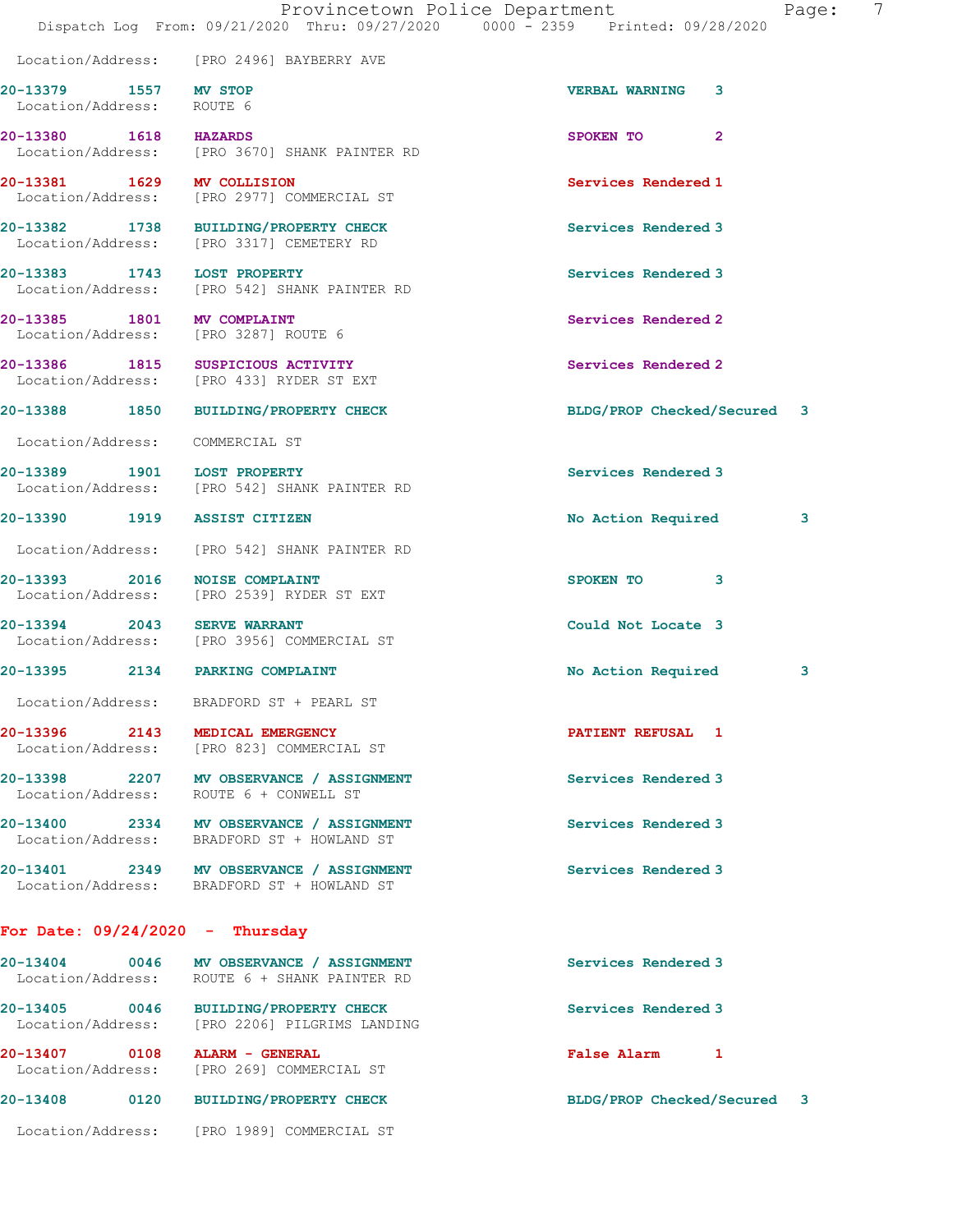20-13409 0128 MV STOP VERBAL WARNING 3 Location/Address: [PRO 208] COMMERCIAL ST 20-13410 0139 MV OBSERVANCE / ASSIGNMENT Services Rendered 3 Location/Address: [PRO 4136] BRADFORD ST 20-13411 0201 BUILDING/PROPERTY CHECK Services Rendered 3 Location/Address: [PRO 3259] MACMILLAN WHARF 20-13412 0204 BUILDING/PROPERTY CHECK BLDG/PROP Checked/Secured 3 Location/Address: [PRO 413] CONWELL ST 20-13413 0206 MV OBSERVANCE / ASSIGNMENT Services Rendered 3 Location/Address: [PRO 2818] CONWELL ST 20-13414 0210 MV OBSERVANCE / ASSIGNMENT Services Rendered 3 Location/Address: ROUTE 6 + SNAIL RD 20-13415 0222 BUILDING/PROPERTY CHECK BLDG/PROP Checked/Secured 3 Location/Address: [PRO 3430] COMMERCIAL ST 20-13416 0317 BUILDING/PROPERTY CHECK BLDG/PROP Checked/Secured 3 Location/Address: [PRO 516] RACE POINT RD 20-13420 0500 FOLLOW UP Services Rendered 2 Location/Address: [PRO 542] SHANK PAINTER RD Refer To Arrest: 20-124-AR 20-13417 0531 BUILDING/PROPERTY CHECK Services Rendered 3 Location/Address: [PRO 2540] RACE POINT RD 20-13418 0536 MV OBSERVANCE / ASSIGNMENT Services Rendered 3 Location/Address: [PRO 3440] ROUTE 6 20-13419 0541 BUILDING/PROPERTY CHECK Services Rendered 3 Location/Address: [PRO 2490] PROVINCELANDS RD 20-13421 0632 SERVICE CALL - POLICE (2008) Services Rendered 3<br>
Location/Address: [PRO 516] RACE POINT RD Location/Address: 20-13422 0734 GENERAL INFO Services Rendered 3 Location/Address: [PRO 2539] RYDER ST EXT 20-13423 0824 MV OBSERVANCE / ASSIGNMENT Services Rendered 3 Location/Address: ROUTE 6 + SNAIL RD 20-13425 0846 MEDICAL EMERGENCY Services Rendered 1 Location/Address: COMMERCIAL ST 20-13427 0919 SUSPICIOUS ACTIVITY Could Not Locate 2 Location/Address: [PRO 2898] JEROME SMITH RD 20-13428 0922 911 - GENERAL Services Rendered 1 Location/Address: [PRO 2499] RACE POINT RD 20-13429 0944 MV STOP VERBAL WARNING 3 Location/Address: BRADFORD ST + RYDER ST 20-13430 0951 GENERAL INFO Services Rendered 3 Location/Address: [PRO 542] SHANK PAINTER RD 20-13432 1012 LOST PROPERTY Services Rendered 3 Location/Address: [PRO 542] SHANK PAINTER RD 20-13433 1058 MV STOP VERBAL WARNING 3

Location/Address: BRADFORD ST EXT + PROVINCELANDS RD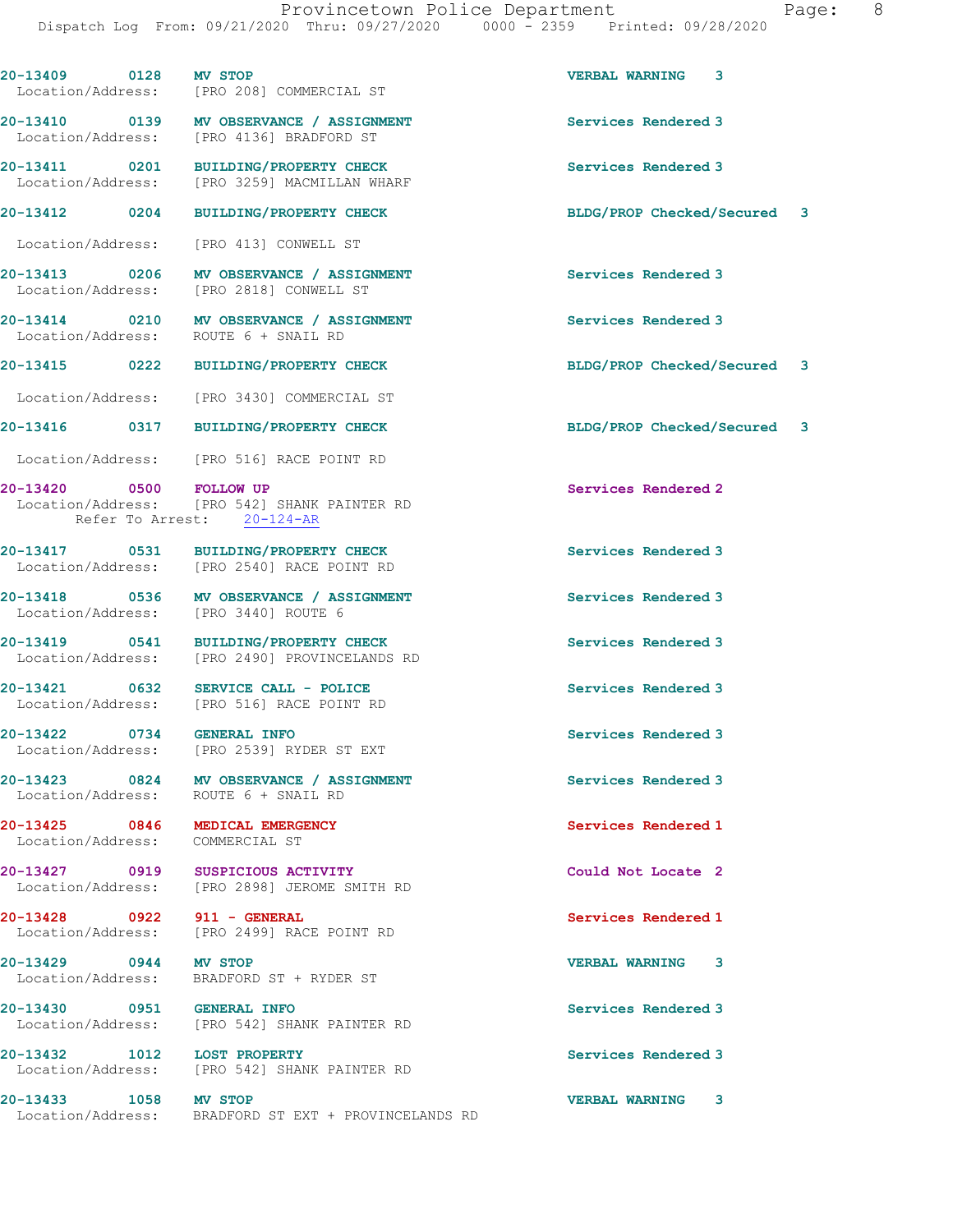|                                                                     | Dispatch Log From: 09/21/2020 Thru: 09/27/2020 0000 - 2359 Printed: 09/28/2020           |                             | $ -$ |
|---------------------------------------------------------------------|------------------------------------------------------------------------------------------|-----------------------------|------|
|                                                                     | 20-13435 1114 MV OBSERVANCE / ASSIGNMENT                                                 | Citation / Warning Issued 3 |      |
| Location/Address: [PRO 3440] ROUTE 6                                |                                                                                          |                             |      |
| 20-13436 1129 MV STOP                                               |                                                                                          | Citation / Warning Issued 3 |      |
| Location/Address: [PRO 2513] ROUTE 6                                |                                                                                          |                             |      |
| 20-13437 1151 MV STOP<br>Location/Address: [PRO 2513] ROUTE 6       |                                                                                          | <b>VERBAL WARNING 3</b>     |      |
|                                                                     | 20-13438 1203 BUILDING/PROPERTY CHECK<br>Location/Address: [PRO 2540] RACE POINT RD      | Services Rendered 3         |      |
| 20-13439 1210 MEDICAL EMERGENCY                                     |                                                                                          | Transported to Hospital 1   |      |
| Location/Address: COMMERCIAL ST                                     |                                                                                          |                             |      |
|                                                                     | 20-13440 1212 MEDICAL EMERGENCY<br>Location/Address: [PRO 312] COMMERCIAL ST             | PATIENT REFUSAL 1           |      |
| 20-13441 1215 ANIMAL CALL                                           | Location/Address: [PRO 440] HARRY KEMP WAY                                               | Services Rendered 2         |      |
|                                                                     | 20-13445 1340 LARCENY / FORGERY / FRAUD<br>Location/Address: [PRO 1245] SEASHORE PARK DR | Services Rendered 2         |      |
| 20-13446 1342 FOLLOW UP                                             | Location/Address: [PRO 542] SHANK PAINTER RD                                             | Services Rendered 2         |      |
|                                                                     | 20-13447 1344 ASSIST DEPARTMENT / MUTUAL AID                                             | Referred to Other Agency 3  |      |
|                                                                     | Location/Address: [PRO 2490] PROVINCELANDS RD                                            |                             |      |
| 20-13448 1359                                                       | <b>ASSAULT</b><br>Location/Address: [PRO 2539] RYDER ST EXT                              | Peace Restored 1            |      |
| 20-13449 1429 HAZARDS                                               | Location/Address: [PRO 833] COMMERCIAL ST                                                | Services Rendered 2         |      |
| 20-13451 1528 LANDLORD / TENANT                                     | Location/Address: [PRO 2045] BAYBERRY AVE                                                | $\overline{2}$<br>SPOKEN TO |      |
| 20-13453 1557 911 - GENERAL                                         | Location/Address: [PRO 542] SHANK PAINTER RD                                             | Services Rendered 1         |      |
| Location/Address: ROUTE 6 + SNAIL RD                                | 20-13454 1614 MV OBSERVANCE / ASSIGNMENT                                                 | Services Rendered 3         |      |
| 20-13455 1619 911 - GENERAL                                         |                                                                                          | BLDG/PROP Checked/Secured 1 |      |
|                                                                     | Location/Address: [PRO 3176] COMMERCIAL ST                                               |                             |      |
| 20-13457 1756 MV STOP                                               | Location/Address: STANDISH ST + COMMERCIAL ST                                            | <b>VERBAL WARNING</b><br>3  |      |
| 20-13459 1804 TRAFFIC CONTROL                                       | Location/Address: COMMERCIAL ST + FREEMAN ST                                             | Services Rendered 3         |      |
| 20-13460 1812 911 - GENERAL<br>Location/Address: [PRO 453] KILEY CT |                                                                                          | <b>PATIENT REFUSAL 1</b>    |      |
| 20-13461 1858 911 - GENERAL                                         | Location/Address: [PRO 106] COMMERCIAL ST                                                | SPOKEN TO 1                 |      |
|                                                                     | 20-13463 1912 BUILDING/PROPERTY CHECK<br>Location/Address: [PRO 2540] RACE POINT RD      | Services Rendered 3         |      |
| 20-13464 1917 MV STOP                                               | Location/Address: [PRO 57] BRADFORD ST                                                   | <b>VERBAL WARNING 3</b>     |      |

Provincetown Police Department Page: 9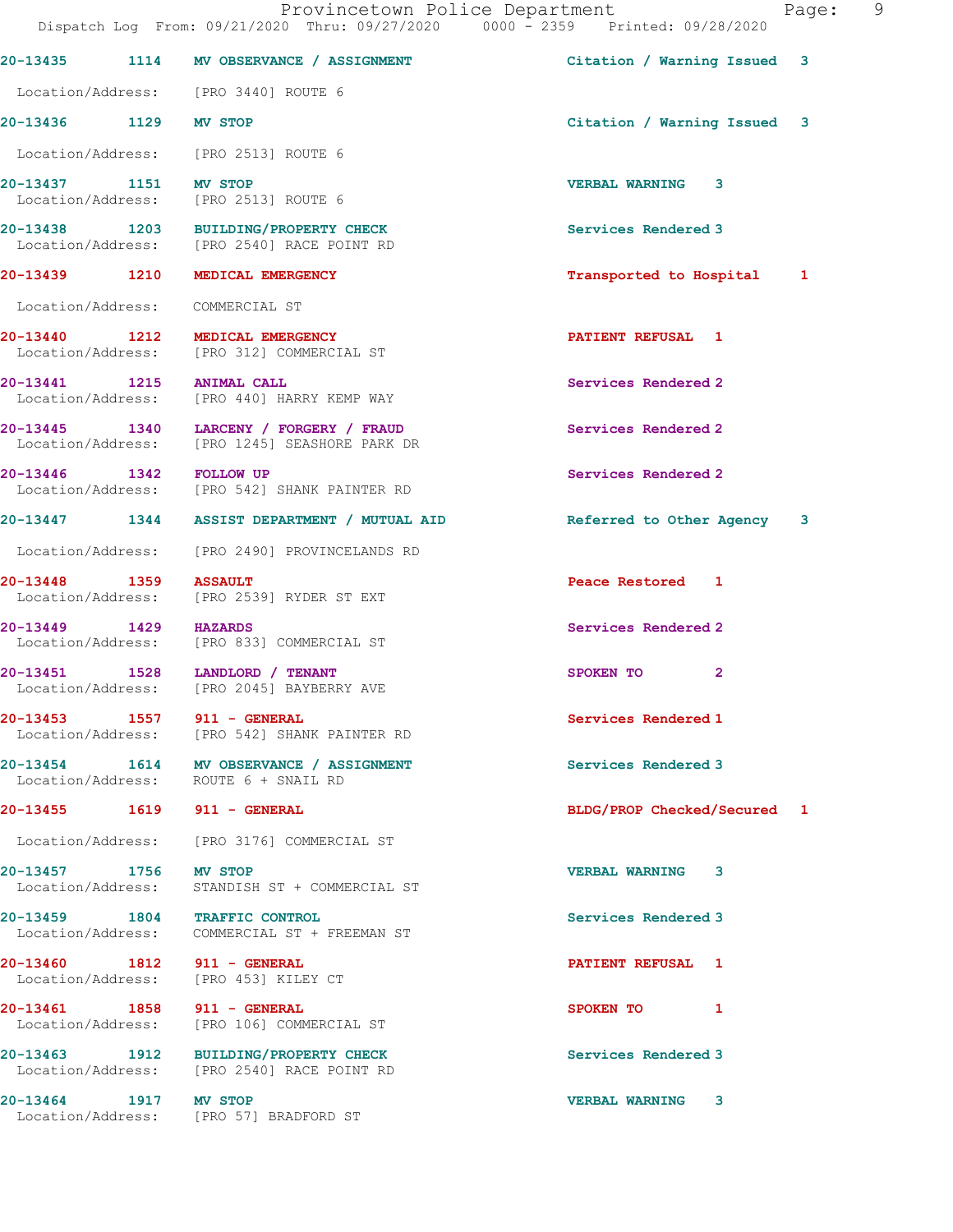20-13469 2051 BUILDING/PROPERTY CHECK BLDG/PROP Checked/Secured 3

20-13466 1954 MV COMPLAINT 1988 (CONE ON ARRIVAL 2 Location/Address: [PRO 115] COMMERCIAL ST

Location/Address: [PRO 1638] COMMERCIAL ST

20-13468 2108 HAZARDS 20 20 20 Referred to Other Agency 2

Location/Address: [PRO 2977] COMMERCIAL ST

20-13470 2123 BUILDING/PROPERTY CHECK Services Rendered 3<br>
Location/Address: [PRO 3259] MACMILLAN WHARF [PRO 3259] MACMILLAN WHARF

## 20-13471 2124 MV STOP Citation / Warning Issued 3

Location/Address: BRADFORD ST + HANCOCK ST

20-13473 2208 ALARM - GENERAL False Alarm 1 Location/Address: COMMERCIAL ST + ARCH ST

20-13474 2215 ANIMAL CALL 20-13474 2215 20-13474 2215 20-13474 2215 ANIMAL CALL Location/Address:

20-13477 2349 ALARM - GENERAL False Alarm 1 Location/Address: [PRO 2631] BAYBERRY AVE

## For Date: 09/25/2020 - Friday

20-13478 0006 MV OBSERVANCE / ASSIGNMENT Services Rendered 3 Location/Address: CONWELL ST + HARRY KEMP WAY 20-13479 0007 MV STOP VERBAL WARNING 3 Location/Address: [PRO 2489] BRADFORD ST 20-13481 0036 MV OBSERVANCE / ASSIGNMENT Services Rendered 3 Location/Address: ROUTE 6 + SNAIL RD

20-13482 0053 BUILDING/PROPERTY CHECK BLDG/PROP Checked/Secured 3

Location/Address: [PRO 440] HARRY KEMP WAY

20-13484 0129 MV OBSERVANCE / ASSIGNMENT Services Rendered 3 Location/Address: HIGH POLE HILL + BRADFORD ST

20-13485 0135 911 - GENERAL Unfounded 1 Location/Address: [PRO 1547] COMMERCIAL ST

20-13486 0204 BUILDING/PROPERTY CHECK Services Rendered 3 Location/Address: [PRO 2483] COMMERCIAL ST

20-13487 0207 BUILDING/PROPERTY CHECK Services Rendered 3<br>
Location/Address: [PRO 2206] PILGRIMS LANDING [PRO 2206] PILGRIMS LANDING

Location/Address: [PRO 4157] COMMERCIAL ST

20-13489 0216 BUILDING/PROPERTY CHECK BLDG/PROP Checked/Secured 3

Location/Address: [PRO 516] RACE POINT RD

20-13490 0217 MV OBSERVANCE / ASSIGNMENT Services Rendered 3 Location/Address: [PRO 3440] ROUTE 6

20-13488 0212 BUILDING/PROPERTY CHECK BLDG/PROP Checked/Secured 3

20-13491 0530 MV STOP Citation / Warning Issued 3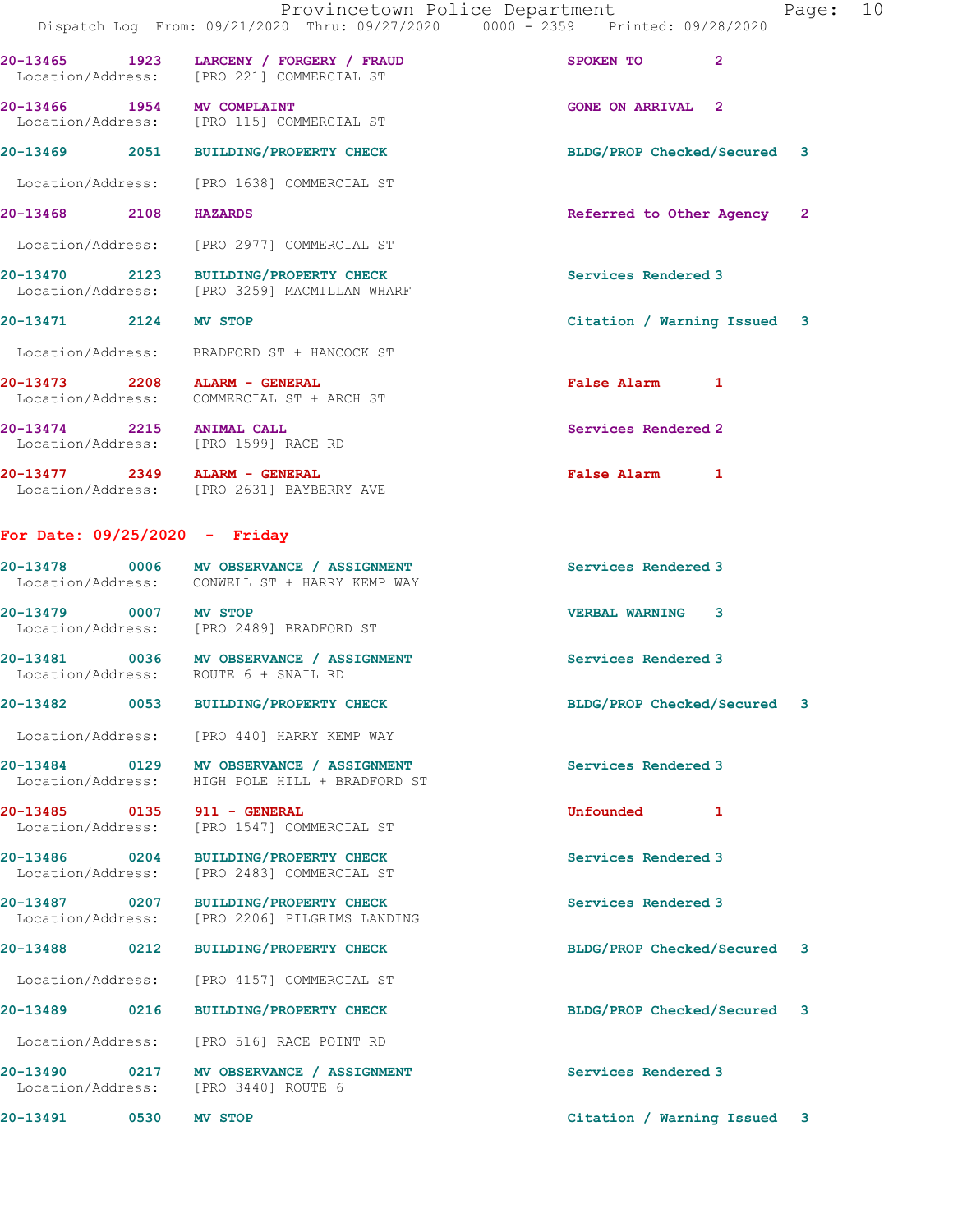Location/Address: [PRO 606] CONWELL ST

20-13492 0533 MV OBSERVANCE / ASSIGNMENT Services Rendered 3 Location/Address: JEROME SMITH RD + SHANK PAINTER RD

20-13498 0907 911 - GENERAL Services Rendered 1

20-13503 1008 BUILDING/PROPERTY CHECK BLDG/PROP Checked/Secured 3

Location/Address: [PRO 3318] CEMETERY RD

20-13504 1009 SERVICE CALL - POLICE 100 SERVICE Services Rendered 3

20-13510 1111 MV COMPLAINT 112 20-13510 2 Location/Address: FREEMAN ST + COMMERCIAL ST

20-13511 1113 HAZARDS Referred to Other Agency 2

Location/Address: [PRO 606] CONWELL ST

20-13513 1122 DISORDERLY **1128** 1120 128 Arrest(s) Made 1 Location/Address: [PRO 269] COMMERCIAL ST

20-13515 1138 MEDICAL EMERGENCY Transported to Hospital 1

Location/Address: [PRO 440] HARRY KEMP WAY

20-13517 1154 MEDICAL EMERGENCY Services Rendered 1 Location/Address: [PRO 542] SHANK PAINTER RD Refer To Arrest: 20-130-AR

20-13519 1202 MV COMPLAINT **1202 Services Rendered 2** Location/Address: BRADFORD ST + JOHNSON ST

20-13520 1212 ANIMAL CALL Services Rendered 2 Location/Address: [PRO 536] SHANK PAINTER RD

20-13521 1219 MEDICAL EMERGENCY **PATIENT REFUSAL** 1 Location/Address: [PRO 2490] PROVINCELANDS RD

20-13493 0620 SERVICE CALL - POLICE Services Rendered 3 Location/Address: [PRO 516] RACE POINT RD 20-13495 0726 BUILDING/PROPERTY CHECK Services Rendered 3

Location/Address: [PRO 2206] PILGRIMS LANDING

Location/Address: [PRO 3296] SHANK PAINTER RD

20-13499 0918 MV OBSERVANCE / ASSIGNMENT Services Rendered 3 Location/Address: [PRO 3440] ROUTE 6

20-13500 0950 MV OBSERVANCE / ASSIGNMENT Services Rendered 3 Location/Address: ROUTE 6 + SNAIL RD

20-13501 1005 BUILDING/PROPERTY CHECK BLDG/PROP Checked/Secured 3

Location/Address: [PRO 3317] CEMETERY RD

Location/Address: [PRO 569] WINSLOW ST

20-13505 1035 MV STOP VERBAL WARNING 3 Location/Address: COMMERCIAL ST + ALLERTON ST

20-13507 1044 MV STOP VERBAL WARNING 3 Location/Address: BRADFORD ST + THISTLEMORE RD

20-13508 1050 MV HIT & RUN SPOKEN TO 2<br>
Location/Address: [PRO 1547] COMMERCIAL ST [PRO 1547] COMMERCIAL ST

20-13509 1056 MEDICAL EMERGENCY Transported to Hospital 1

Location/Address: [PRO 440] HARRY KEMP WAY

Refer To Arrest: 20-130-AR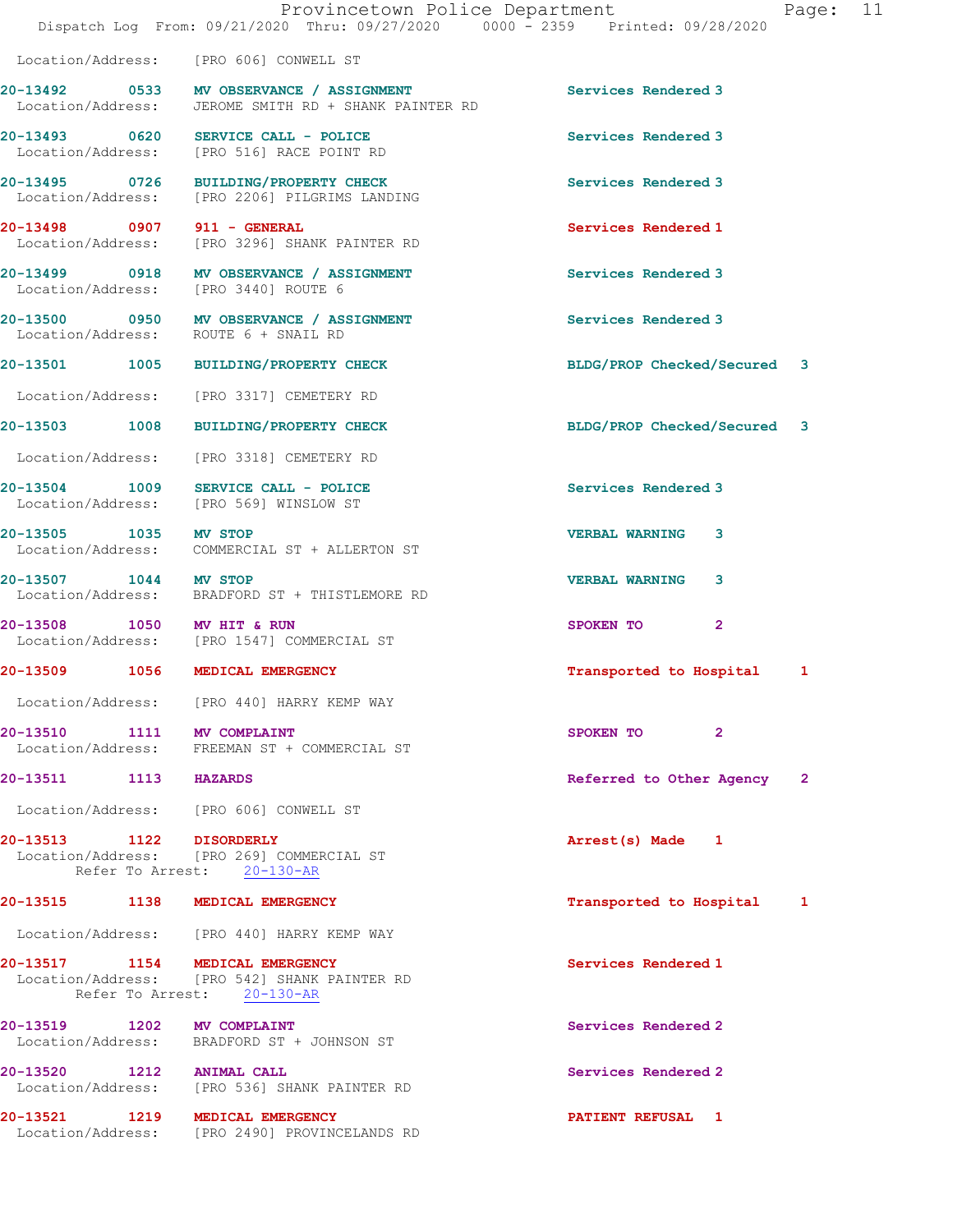20-13522 1234 FIRE - OTHER **Extinguished** 1 Location/Address: [PRO 4086] COMMERCIAL ST 20-13523 1319 MV COLLISION Services Rendered 1 Location/Address: FRANKLIN ST + COMMERCIAL ST 20-13524 1337 LOST PROPERTY **1200 Services Rendered 3**  Location/Address: [PRO 542] SHANK PAINTER RD 20-13526 1431 PARKING COMPLAINT No Action Required 3 Location/Address: PEARL ST + BREWSTER ST 20-13527 1431 FOLLOW UP Services Rendered 2 Location/Address: [PRO 542] SHANK PAINTER RD Refer To Arrest: 20-49-AR 20-13528 1457 MV COLLISION Services Rendered 1 Location/Address: CENTER ST + COMMERCIAL ST 20-13529 1459 ANIMAL CALL GONE ON ARRIVAL 2 Location/Address: [PRO 2577] BRADFORD ST 20-13530 1503 911 - GENERAL Could Not Locate 1 Location/Address: BRADFORD ST + PLEASANT ST 20-13532 1516 MV OBSERVANCE / ASSIGNMENT Services Rendered 3 Location/Address: BRADFORD ST + HOWLAND ST 20-13533 1516 MV STOP VERBAL WARNING 3 Location/Address: ANTHONY ST + BRADFORD ST 20-13534 1533 LANDLORD / TENANT Services Rendered 2 Location/Address: [PRO 1620] BRADFORD ST 20-13535 1547 ASSIST CITIZEN Services Rendered 3 Location/Address: [PRO 1212] FRANKLIN ST 20-13538 1626 GENERAL INFO Services Rendered 3 Location/Address: [PRO 300] COMMERCIAL ST 20-13539 1709 GENERAL INFO **1200 Services Rendered** 3 Location/Address: PROVINCELANDS RD + BRADFORD ST EXT 20-13542 1803 MV STOP VERBAL WARNING 3 Location/Address: ROUTE 6 + CONWELL ST 20-13543 1814 BUILDING/PROPERTY CHECK Services Rendered 3 Location/Address: [PRO 2512] JEROME SMITH RD 20-13544 1906 COMPLAINT - GENERAL Services Rendered 3 Location/Address: [PRO 2490] PROVINCELANDS RD 20-13546 1939 MV STOP<br>Location/Address: [PRO 2490] PROVINCELANDS RD<br>Note of the VERBAL WARNING 3 [PRO 2490] PROVINCELANDS RD 20-13547 1941 COMPLAINT - GENERAL **Services Rendered** 3 Location/Address: [PRO 517] RACE POINT RD 20-13548 1946 MV STOP VERBAL WARNING 3 Location/Address: [PRO 539] SHANK PAINTER RD 20-13550 2023 NOISE COMPLAINT Services Rendered 3 Location/Address: COMMERCIAL ST 20-13552 2053 ALARM - FIRE No Action Required 1 Location/Address: [PRO 2445] COMMERCIAL ST 20-13554 2106 MV STOP VERBAL WARNING 3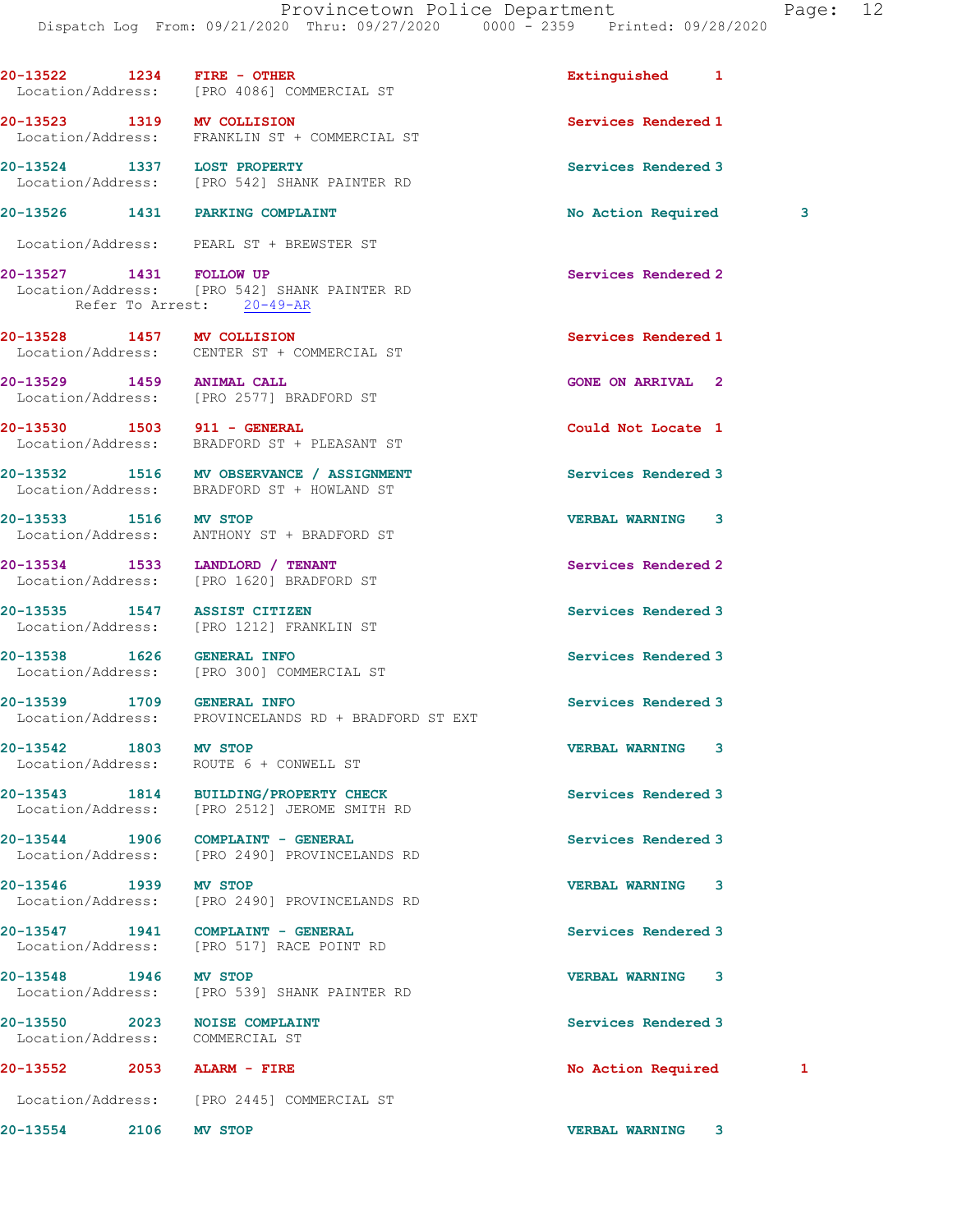|                                    | Dispatch Log From: 09/21/2020 Thru: 09/27/2020 0000 - 2359 Printed: 09/28/2020         | Provincetown Police Department<br>Page: | 13 |
|------------------------------------|----------------------------------------------------------------------------------------|-----------------------------------------|----|
|                                    | Location/Address: [PRO 105] COMMERCIAL ST                                              |                                         |    |
| 20-13555 2123 MV STOP              |                                                                                        | Citation / Warning Issued 3             |    |
|                                    | Location/Address: SNAIL RD + ROUTE 6                                                   |                                         |    |
| 20-13556 2158 MV STOP              | Location/Address: [PRO 208] COMMERCIAL ST                                              | <b>VERBAL WARNING 3</b>                 |    |
|                                    | 20-13558 2211 BUILDING/PROPERTY CHECK<br>Location/Address: [PRO 2540] RACE POINT RD    | Services Rendered 3                     |    |
|                                    | 20-13559 2221 MV STOP<br>Location/Address: COMMERCIAL ST + ALLERTON ST                 | <b>VERBAL WARNING 3</b>                 |    |
|                                    | 20-13561 2326 PARKING COMPLAINT<br>Location/Address: ATLANTIC AVE                      | <b>Unfounded</b><br>3                   |    |
| 20-13562 2341 FOLLOW UP            | Location/Address: [PRO 3670] SHANK PAINTER RD                                          | Services Rendered 2                     |    |
|                                    | For Date: $09/26/2020 -$ Saturday                                                      |                                         |    |
|                                    | 20-13564 0037 MV OBSERVANCE / ASSIGNMENT<br>Location/Address: ROUTE 6 + SNAIL RD       | Services Rendered 3                     |    |
|                                    | 20-13565 0114 BUILDING/PROPERTY CHECK<br>Location/Address: [PRO 2540] RACE POINT RD    | Services Rendered 3                     |    |
|                                    | 20-13566 0131 BUILDING/PROPERTY CHECK<br>Location/Address: [PRO 1778] SHANK PAINTER RD | Services Rendered 3                     |    |
| Location/Address:                  | 20-13567 0134 BUILDING/PROPERTY CHECK<br>[PRO 2018] COMMERCIAL ST                      | Services Rendered 3                     |    |
|                                    | 20-13568 0139 BUILDING/PROPERTY CHECK<br>Location/Address: [PRO 2483] COMMERCIAL ST    | Services Rendered 3                     |    |
|                                    | 20-13569 0151 MV OBSERVANCE / ASSIGNMENT<br>Location/Address: [PRO 379] COMMERCIAL ST  | Services Rendered 3                     |    |
| Location/Address:                  | 20-13570 0217 MV OBSERVANCE / ASSIGNMENT<br>[PRO 530] SHANK PAINTER RD                 | Services Rendered 3                     |    |
|                                    | 20-13571 0247 BUILDING/PROPERTY CHECK<br>Location/Address: [PRO 3430] COMMERCIAL ST    | Services Rendered 3                     |    |
| 20-13572                           | 0311<br><b>BUILDING/PROPERTY CHECK</b>                                                 | BLDG/PROP Checked/Secured 3             |    |
| Location/Address:                  | COMMERCIAL ST                                                                          |                                         |    |
| Location/Address:                  | 20-13573 0512 MV OBSERVANCE / ASSIGNMENT<br>SHANK PAINTER RD + JEROME SMITH RD         | Services Rendered 3                     |    |
| Location/Address:                  | 20-13574 0540 MV OBSERVANCE / ASSIGNMENT<br>ROUTE 6                                    | Services Rendered 3                     |    |
| 20-13575 0615<br>Location/Address: | SERVICE CALL - POLICE<br>[PRO 516] RACE POINT RD                                       | Services Rendered 3                     |    |
| 20-13576 0817<br>Location/Address: | SERVICE CALL - POLICE<br>[PRO 3296] SHANK PAINTER RD                                   | Services Rendered 3                     |    |
| Location/Address:                  | 20-13579 1006 PARK, WALK & TALK<br>[PRO 537] SHANK PAINTER RD                          | Services Rendered 3                     |    |
|                                    | 20-13580 1045 BUILDING/PROPERTY CHECK                                                  | BLDG/PROP Checked/Secured 3             |    |
|                                    | Location/Address: [PRO 3287] ROUTE 6                                                   |                                         |    |
|                                    |                                                                                        |                                         |    |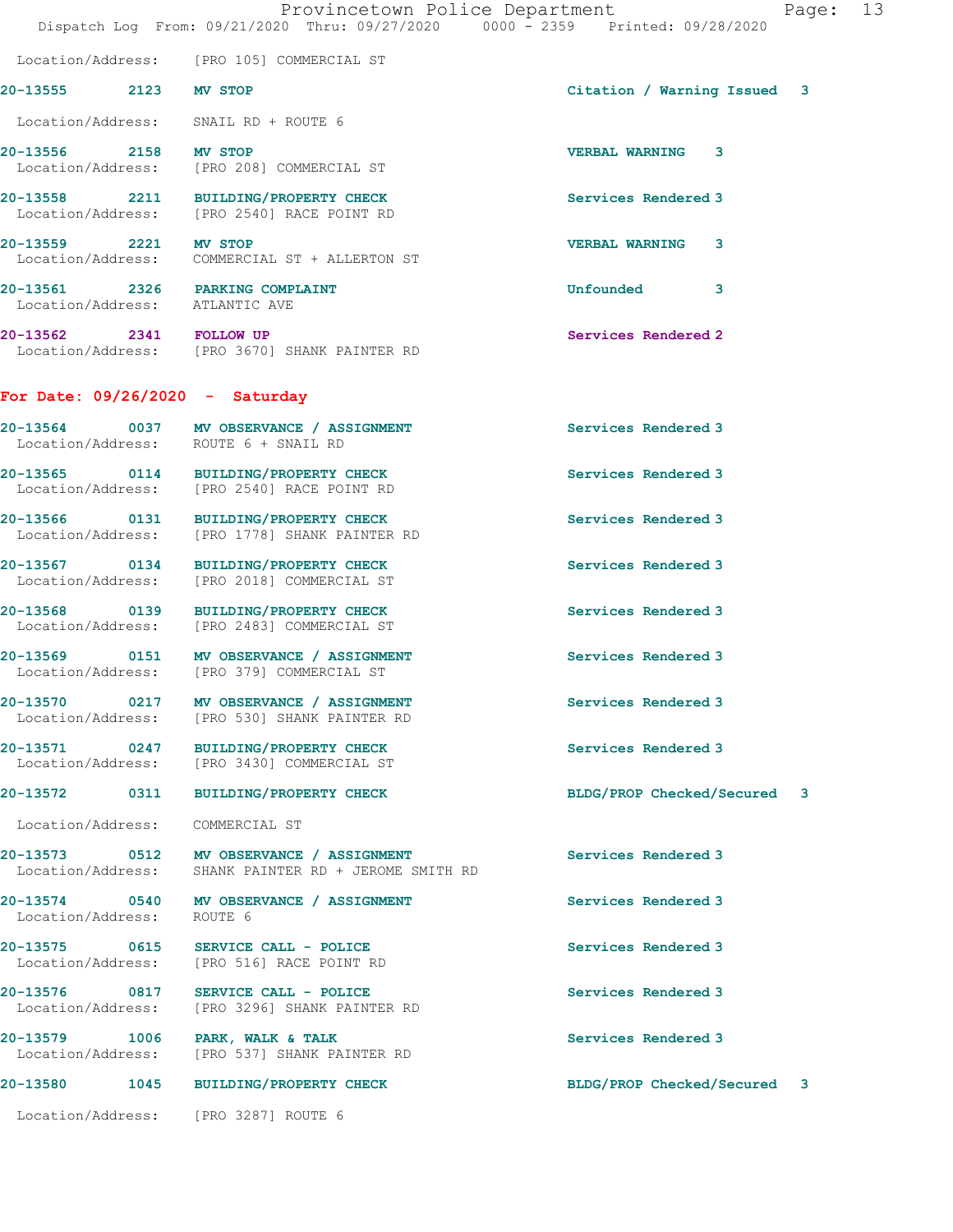|                                                      | 20-13582 1121 MV OBSERVANCE / ASSIGNMENT<br>Location/Address: ROUTE 6 + SNAIL RD | Services Rendered 3         |  |
|------------------------------------------------------|----------------------------------------------------------------------------------|-----------------------------|--|
| 20-13584 1233 LOST PROPERTY                          | Location/Address: [PRO 542] SHANK PAINTER RD                                     | Services Rendered 3         |  |
|                                                      | 20-13585 1238 BUILDING/PROPERTY CHECK                                            | BLDG/PROP Checked/Secured 3 |  |
|                                                      | Location/Address: [PRO 3317] CEMETERY RD                                         |                             |  |
|                                                      | 20-13586 1238 BUILDING/PROPERTY CHECK                                            | BLDG/PROP Checked/Secured 3 |  |
|                                                      | Location/Address: [PRO 3318] CEMETERY RD                                         |                             |  |
| 20-13587 1308 PARKING COMPLAINT                      |                                                                                  | Citation / Warning Issued 3 |  |
|                                                      | Location/Address: [PRO 2520] PRINCE ST                                           |                             |  |
| 20-13589 1355 MEDICAL EMERGENCY                      |                                                                                  | Transported to Hospital 1   |  |
|                                                      | Location/Address: [PRO 440] HARRY KEMP WAY                                       |                             |  |
|                                                      | 20-13591 1439 ANIMAL CALL<br>Location/Address: [PRO 1301] BREWSTER ST            | Services Rendered 2         |  |
| 20-13592 1512 LOST PROPERTY                          | Location/Address: [PRO 2483] COMMERCIAL ST                                       | Services Rendered 3         |  |
| 20-13593 1523 911 - GENERAL                          | Location/Address: [PRO 3736] COMMERCIAL ST                                       | Could Not Locate 1          |  |
| 20-13598 1527 LOST PROPERTY                          | Location: [PRO 3431] LOPES SQUARE                                                | Services Rendered 3         |  |
|                                                      | 20-13596 1642 MV OBSERVANCE / ASSIGNMENT<br>Location/Address: [PRO 3440] ROUTE 6 | Services Rendered 3         |  |
| 20-13597 1645 MV STOP                                |                                                                                  | Citation / Warning Issued 3 |  |
| Location/Address: [PRO 3440] ROUTE 6                 |                                                                                  |                             |  |
|                                                      | 20-13604 1857 BUILDING/PROPERTY CHECK                                            | BLDG/PROP Checked/Secured 3 |  |
|                                                      | Location/Address: [PRO 2500] COMMERCIAL ST                                       |                             |  |
| 1900<br>20-13605<br>Location/Address:                | MV OBSERVANCE / ASSIGNMENT<br>[PRO 530] SHANK PAINTER RD                         | Services Rendered 3         |  |
| 20-13606 1907 PARKING COMPLAINT<br>Location/Address: | CONANT ST + COMMERCIAL ST                                                        | Services Rendered 3         |  |
| 20-13607 1926<br>Location/Address:                   | <b>BUILDING/PROPERTY CHECK</b><br>[PRO 2206] PILGRIMS LANDING                    | Services Rendered 3         |  |
| 20-13609 1947                                        | <b>BUILDING/PROPERTY CHECK</b>                                                   | BLDG/PROP Checked/Secured 3 |  |
| Location/Address:                                    | [PRO 182] COMMERCIAL ST                                                          |                             |  |
| 20-13610 1951<br>Location/Address:                   | 911 - GENERAL<br>[PRO 453] KILEY CT                                              | Services Rendered 1         |  |
| 20-13612 2017<br>Location/Address:                   | BUILDING/PROPERTY CHECK<br>[PRO 2315] CONWELL ST                                 | Services Rendered 3         |  |
| 20-13613<br>2023                                     | MV STOP                                                                          | Citation / Warning Issued 3 |  |
|                                                      | Location/Address: [PRO 2518] ROUTE 6                                             |                             |  |
|                                                      | 20-13614 2044 BUILDING/PROPERTY CHECK                                            | BLDG/PROP Checked/Secured 3 |  |
|                                                      | Location/Address: [PRO 175] COMMERCIAL ST                                        |                             |  |
|                                                      |                                                                                  |                             |  |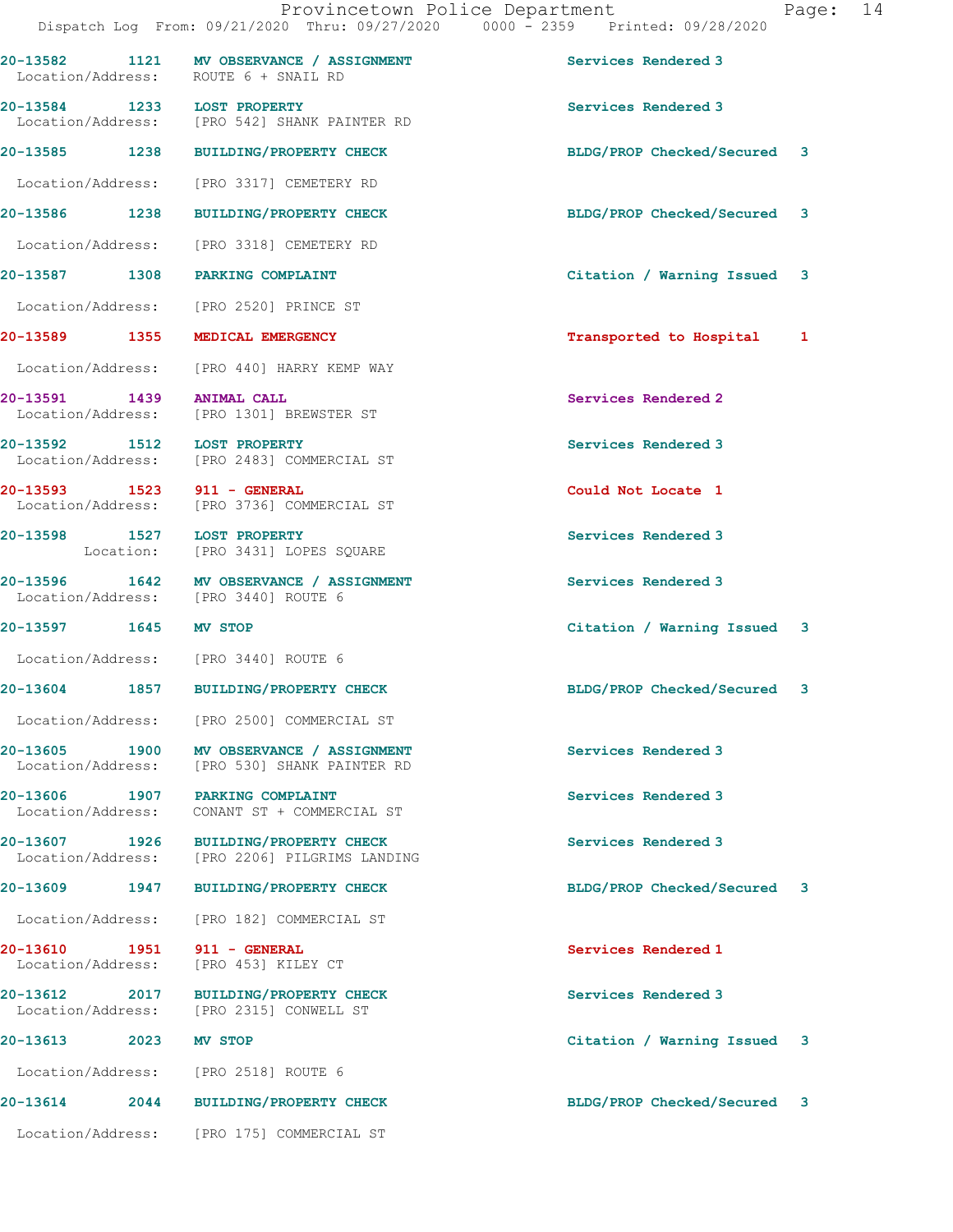| 20-13615<br>Refer To Field Int:       | 2046<br>SUSPICIOUS ACTIVITY<br>Location/Address: [PRO 2045] BAYBERRY AVE<br>$20-21-FI$ | Services Rendered 2 |
|---------------------------------------|----------------------------------------------------------------------------------------|---------------------|
| 20-13616<br>2051                      | <b>ASSAULT</b><br>Location/Address: [PRO 356] COMMERCIAL ST                            | Services Rendered 1 |
| 20-13618<br>2217<br>Location/Address: | <b>ANIMAL CALL</b><br>FPRO 13231 COMMERCIAL ST                                         | Services Rendered 2 |

20-13619 2219 NOISE COMPLAINT Services Rendered 3 Location/Address: [PRO 60] BRADFORD ST

20-13620 2247 ANIMAL CALL GONE ON ARRIVAL 2 Location/Address: [PRO 1323] COMMERCIAL ST

20-13621 2312 911 - GENERAL Could Not Locate 1 Location/Address: [PRO 3259] MACMILLAN WHARF 20-13622 2323 KEEP THE PEACE Services Rendered 2

Location/Address: [PRO 2977] COMMERCIAL ST

## For Date: 09/27/2020 - Sunday

| 20-13623                      | 0023 | <b>BUILDING/PROPERTY CHECK</b>                             | BLDG/PROP Checked/Secured 3      |   |
|-------------------------------|------|------------------------------------------------------------|----------------------------------|---|
| Location/Address:             |      | [PRO 3609] COMMERCIAL ST                                   |                                  |   |
| 20-13624<br>Location/Address: | 0023 | KEEP THE PEACE<br>FPRO 29771 COMMERCIAL ST                 | Services Rendered 2              |   |
| 20-13626<br>Location/Address: | 0135 | MV OBSERVANCE / ASSIGNMENT<br>ROUTE 6 + CONWELL ST         | Services Rendered 3              |   |
| 20-13627<br>Location/Address: | 0203 | <b>BUILDING/PROPERTY CHECK</b><br>[PRO 2540] RACE POINT RD | Services Rendered 3              |   |
| 20-13628<br>Location/Address: | 0209 | MV OBSERVANCE / ASSIGNMENT<br>ROUTE 6 + SNAIL RD           | Services Rendered 3              |   |
| 20-13629                      | 0231 | <b>BUILDING/PROPERTY CHECK</b>                             | <b>BLDG/PROP Checked/Secured</b> | 3 |

Location/Address: [PRO 1780] JOHNSON ST

Location/Address: [PRO 546] ROUTE 6

Location/Address: [PRO 3440] ROUTE 6

20-13630 0247 BUILDING/PROPERTY CHECK Services Rendered 3

20-13631 0315 MV OBSERVANCE / ASSIGNMENT Services Rendered 3 Location/Address: SHANK PAINTER RD + JEROME SMITH RD

20-13632 0510 SERVICE CALL - POLICE 20 Services Rendered 3 Location/Address: [PRO 516] RACE POINT RD

20-13633 0519 BUILDING/PROPERTY CHECK Services Rendered 3<br>
Location/Address: [PRO 3259] MACMILLAN WHARF [PRO 3259] MACMILLAN WHARF

20-13634 0519 BUILDING/PROPERTY CHECK Services Rendered 3

20-13635 0520 BUILDING/PROPERTY CHECK Services Rendered 3 Location/Address: [PRO 2512] JEROME SMITH RD

20-13636 0523 BUILDING/PROPERTY CHECK Services Rendered 3 Location/Address: [PRO 2489] BRADFORD ST

20-13637 0524 BUILDING/PROPERTY CHECK Services Rendered 3 Location/Address: [PRO 2577] BRADFORD ST

20-13638 0530 MV OBSERVANCE / ASSIGNMENT Services Rendered 3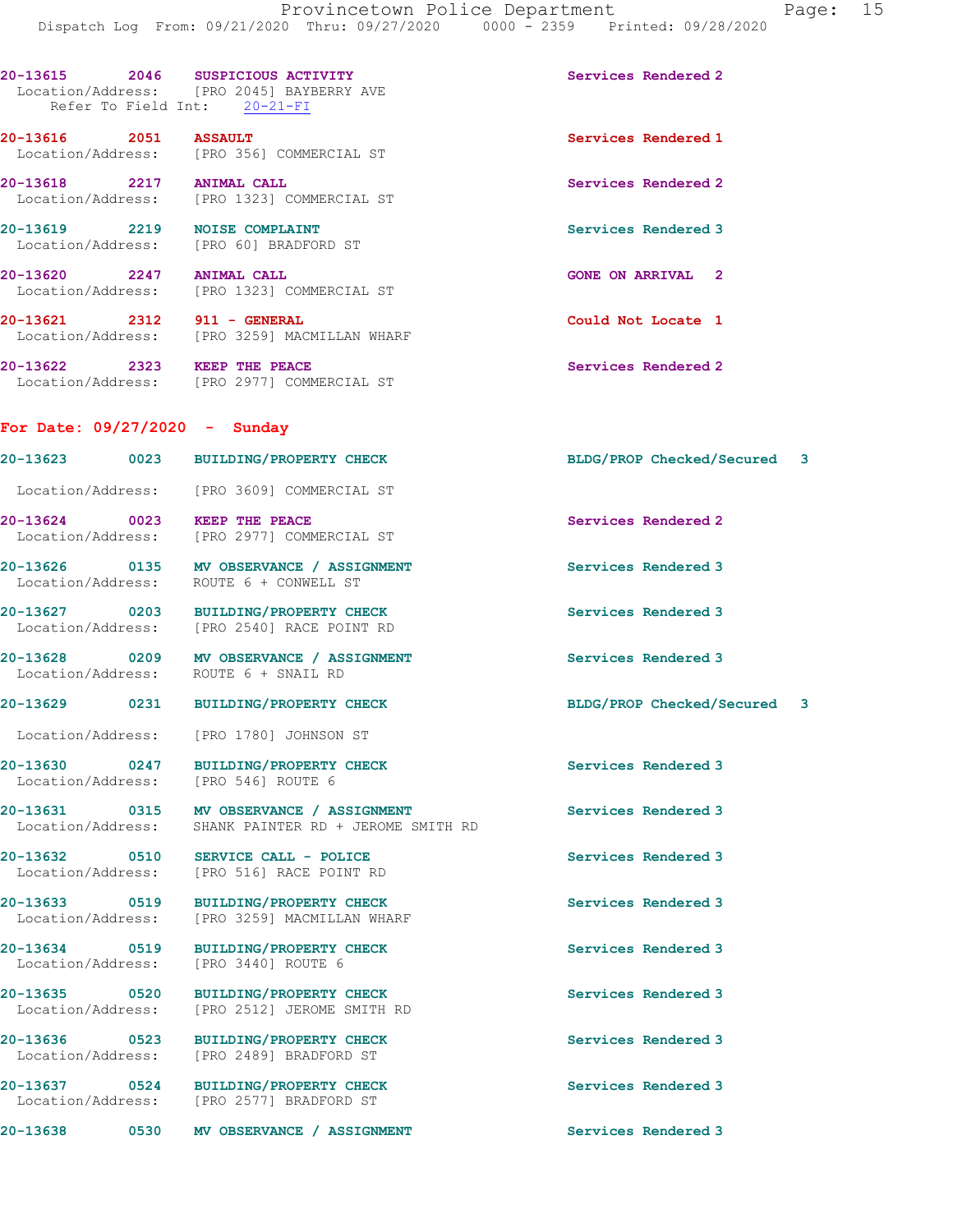|                            | Dispatch Log From: 09/21/2020 Thru: 09/27/2020 0000 - 2359 Printed: 09/28/2020               | Provincetown Police Department<br>16<br>Page: |
|----------------------------|----------------------------------------------------------------------------------------------|-----------------------------------------------|
|                            | Location/Address: HIGH POLE HILL + BRADFORD ST                                               |                                               |
|                            | 20-13639 0530 MV OBSERVANCE / ASSIGNMENT<br>Location/Address: [PRO 521] ROUTE 6              | Services Rendered 3                           |
|                            | 20-13640 0557 MEDICAL EMERGENCY                                                              | Transported to Hospital 1                     |
|                            | Location/Address: [PRO 3222] ALDEN ST                                                        |                                               |
|                            | 20-13641 0849 SUSPICIOUS ACTIVITY<br>Location/Address: [PRO 969] KINGS WAY                   | Services Rendered 2                           |
|                            | 20-13643 0945 PARKING COMPLAINT                                                              | Citation / Warning Issued 3                   |
| Location/Address: PEARL ST |                                                                                              |                                               |
|                            | 20-13645 1110 NOISE COMPLAINT<br>Location/Address: [PRO 3259] MACMILLAN WHARF                | SPOKEN TO<br>3                                |
|                            | 20-13646 1123 MEDICAL EMERGENCY                                                              | Transported to Hospital 1                     |
|                            | Location/Address: [PRO 1182] COMMERCIAL ST                                                   |                                               |
|                            | 20-13647 1124 MEDICAL EMERGENCY                                                              | Transported to Hospital 1                     |
|                            | Location/Address: [PRO 906] CREEK RD                                                         |                                               |
| Location/Address:          | 20-13650 1332 NOISE COMPLAINT<br>[PRO 1419] PLEASANT ST                                      | Services Rendered 3                           |
|                            | 20-13653 1440 DISTURBANCE - FIGHT / ARGUMENT<br>Location/Address: [PRO 3259] MACMILLAN WHARF | Services Rendered 1                           |
| 20-13655 1526 FOLLOW UP    | Location/Address: [PRO 969] KINGS WAY                                                        | <b>VERBAL WARNING 2</b>                       |
| 20-13661                   | 1708 BUILDING/PROPERTY CHECK<br>Location/Address: [PRO 4136] BRADFORD ST                     | Services Rendered 3                           |
|                            | 20-13662 1714 MV DISABLED                                                                    | Referred to Other Agency<br>$\mathbf{2}$      |
|                            | Location/Address: [PRO 2490] PROVINCELANDS RD                                                |                                               |
|                            | 20-13663 1721 FOLLOW UP<br>Location/Address: [PRO 356] COMMERCIAL ST                         | Services Rendered 2                           |
|                            | 20-13664 1727 MV OBSERVANCE / ASSIGNMENT<br>Location/Address: [PRO 536] SHANK PAINTER RD     | Services Rendered 3                           |
| 20-13665 1739 MV STOP      | Location/Address: [PRO 1173] WINTHROP ST                                                     | <b>VERBAL WARNING 3</b>                       |
|                            | 20-13667 1849 BUILDING/PROPERTY CHECK                                                        | BLDG/PROP Checked/Secured 3                   |
|                            | Location/Address: [PRO 175] COMMERCIAL ST                                                    |                                               |
| 20-13669 1901 MV STOP      | Location/Address: STANDISH ST + COMMERCIAL ST                                                | <b>VERBAL WARNING 3</b>                       |
|                            | 20-13670 1912 MV OBSERVANCE / ASSIGNMENT<br>Location/Address: ROUTE 6 + CONWELL ST           | Services Rendered 3                           |
| 20-13671 1916 MV STOP      | Location/Address: [PRO 3314] COMMERCIAL ST                                                   | VERBAL WARNING 3                              |
|                            | 20-13672 1921 NOISE COMPLAINT<br>Location/Address: [PRO 105] COMMERCIAL ST                   | Services Rendered 3                           |
| 20-13673 1929 MV STOP      | Location/Address: [PRO 2518] ROUTE 6                                                         | VERBAL WARNING 3                              |
|                            |                                                                                              |                                               |